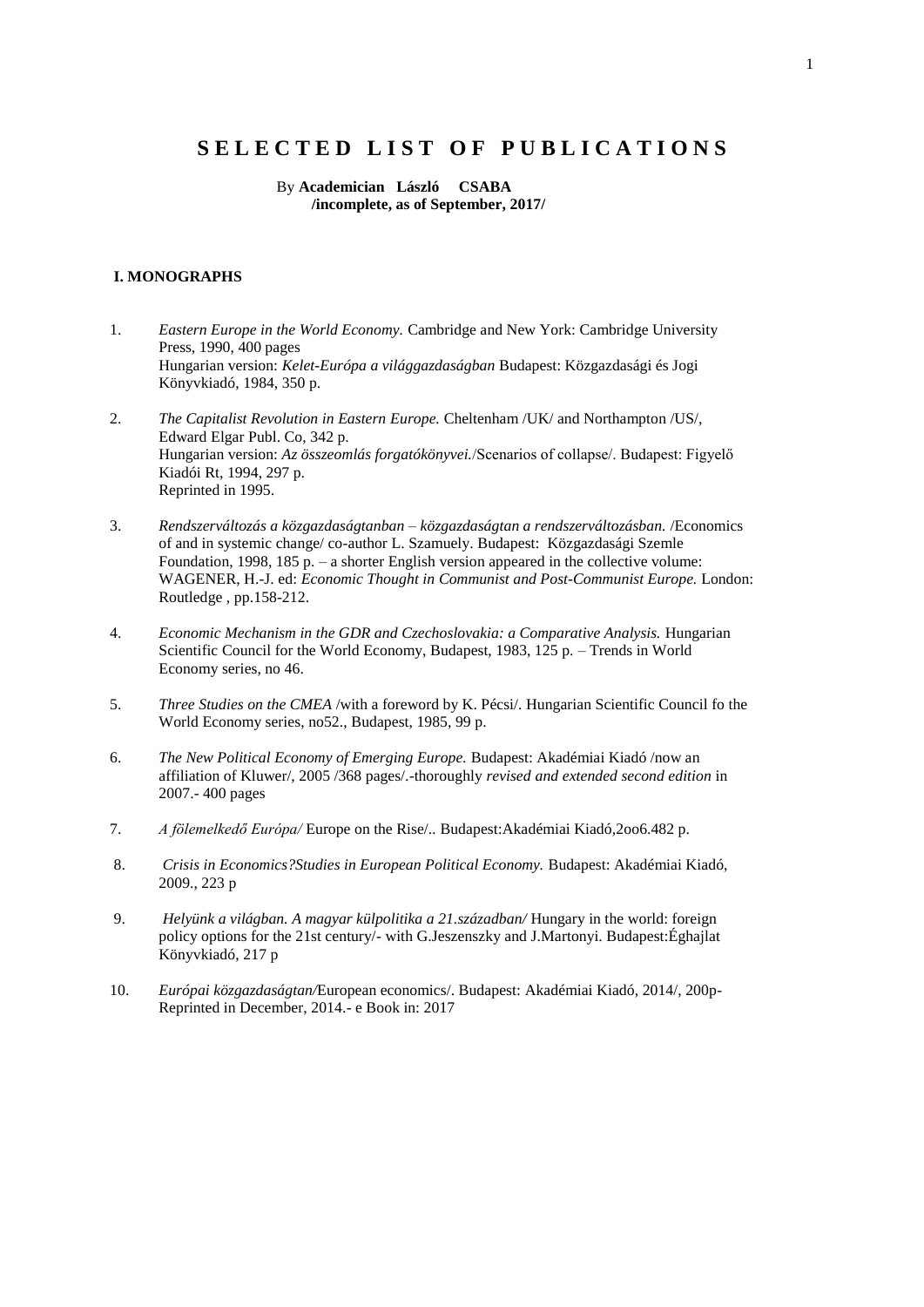#### *II. EDITED VOLUMES*

- 1. *Systemic Change and Stabilization in Eastern Europe.* Aldershot /UK/ and Brookfield /USA/: Dartmouth Publishing Co., 1991, 140 p.
- 2. *Privatization, Liberalization and Destruction: Recreating the Market in Central and Eastern Europe.* Aldershot /UK/ and Brookfield /USA/: Dartmouth Publ.Co, 1994, 305 p.
- 3. *Economies in Transition and the Varieties of Capitalism/*co-editors: W.Andreff and M. Dimitrov/. Sofia: Gorex Press for the European Association for Comparative Economic Studies, 1999, 527 p.
- 4. *Small Economies` Adjustment to Global Tendencies,*/co-editor; Z.Bara/. Budapest; Aula Publishing House for the European Association for Comparative Economic Studies, 2000, 390 p.
- 5. *The Hungarian Small Business in Comparative Perspective.* Washington Budapest: a joint publication of USAID and the Foundation for Economic Research, 1998, 267 p.
- 6. *European Integration: First Experience and Future Challenges/*co-editors: FOGARASI,J and HUNYA,G/. Oradea/Romania: Partium Press, 2011, 270 p.

# **III. ARTICLES IN REFEREED ACADEMIC JOURNALS**

- 1. Transition as Development. *Post-Communist Economies* /London/, vol.15.no.3. /2003/, pp.3- 27. – revised version in: KOLODKO,G.ed: *Emerging Market Economies:Globalization and Development.*Aldershot/UK and Burlington/VT/USA: Ashgate Publishing Co,2003,pp47-74.
- 2. Foundations and Framework for Enlargement of the EU. *The International Economy* /Tokyo/ vol. 7. no. 2. pp. 43-62.
- 3. Hungary and the IMF: the Experience of a Cordial Discord. *Journal of Comparative Economics,* /San Diego, USA/ vol. 20. no. 2. pp. 211-234. Reprinted also in: SCHÖNFELD, R. – BRADA, J. – SLAY, B. eds: *Die Rolle der Internationalen Finanzorganistaionen in Mittel- und Osteuropa.* Mchen: A book published by the Südost – Gesellschaft, 1996, pp. 207-228.
- 4. The Bumpy Road to the Free Market in Eastern Europe*. Acta Oeconomica* /Budapest/, vol.42.nos /3-4/, pp197-216/1990/. Reprinted also in: KOVES, A. and MARER, P. eds: *Foreign Economic Liberalization: Transformations in Socialist and Market Economies.* Boulder/Colorado, USA: Westview Press, 1991, pp. 261 –268. German version in: *Sonderveroeffentlichung des Bundesinstituts fuer Internationale und Ost-Wisenschaftliche Studien* /Cologne/, 1991.
- 5. Post- Comecon Trade in Convertible Currencies. *Est-Ovest /*Trieste, Italy/, vol. 22. no. 5. pp 39-56.
- 6. Problems and Prospects of Economic Change in the Soviet Union /in Finnish/. *Finnish Journal of Foreign Affairs* /Helsinki/ vol. 28. no. 2 /1991/, pp. 61-66
- 7. First Lessons in the Transformation of Economic Systems in Eastern Europe*. Acta*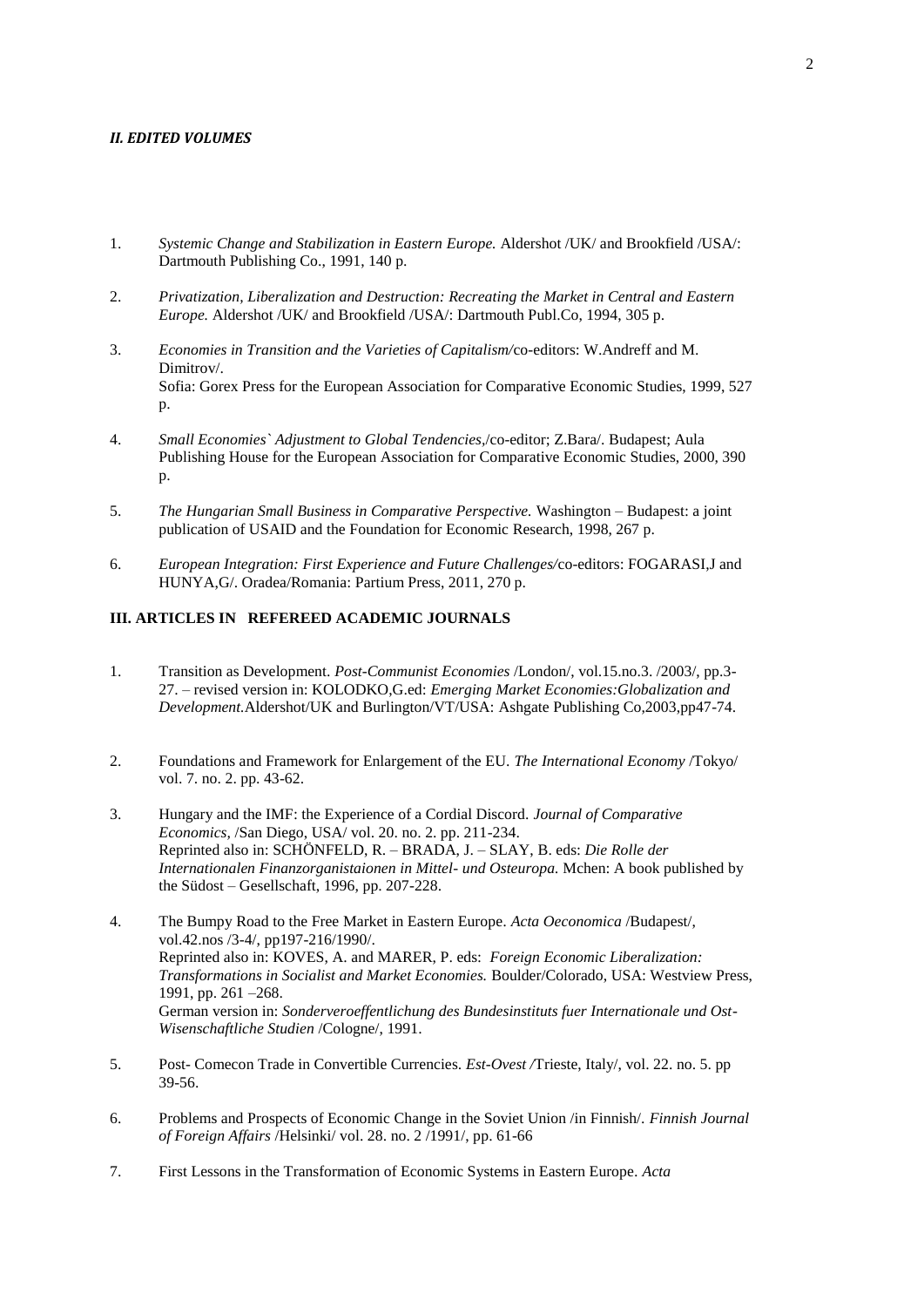*Oeconomica*, vol. 43. nos /3-4/ 1991, pp. 231-250.- a Czech version appeared in: *Politicka Ekonomie* /Prague/, vol. 40. no. 3. /1992/.

- 8. External Implications of Economic Reforms in European Centrally Planned Economies. *The Journal of Development Planning* /New York/ vol. 20 /1990/, pp. 90-102. Reprinted also in: Van BRABANT, Jozef, ed: *Planned Economies in the Global Economy.* Basingstoke and London: MacMillan, 1991, pp.107 –124.
- 9. The Role of the Soviet Union in CMEA, Industrial Co-operation. *Communist Economies*  /London/, vol. 2. no. 1. /1990/ pp. 47-60
- 10. Between transition and EU accession: Hungary at the millennium. *Europe-Asia Studies*  /Glasgow/ vol. 52. no. 5 /2000/ pp. 805-828
- 11. Double Talk: The Political Economy of Eastward Enlargement of the European Union. *Intereconomics* /Hamburg/, vol.36.no.5 /2001/, pp.231-242. Reprinted also in KERSHAW-ZEJAN, M. ed: *The Political Economy of Slovakia`s Integration in the EU.* Bratislava: Vydav. Nova, 2002, pp17-40.
- 12. The Future of the EU: a Post-Laeken. Perspective. *Welt-Trends,* /Potsdam/, no.37 /2002/3/, pp. 39 –54.
- 13. Pyat` let perestroiki: vzgliad so storony. /Five Years of Restructuring: an Outsider`s Perspective/. *Voprosy Ekonomiki* /Moscow/, vol.61. no.4. pp.14-20.
- 14. Die Entstehung der sowjetischen Wirtschaftsreform. *Oesterreichische Osthefte* /Vienna/, vol.31.no.1./1989/, pp.18 – 54.
- 15. Die Rolle der Direktbeziehungen zwischen den Unternehmen im RGW: einige praktische Erfahrungen. *Sudost-Europa* /Munich/, vol.38.no.6./1988/, pp.363 –377.
- 16. Some Lessons from Two Decades of Economic Reforms in Hungary. *Communist Economies*  /London/, vol.1.no. /1989/, pp.17-30. – Russian version available in: *Voprosy Ekonomiki*  /Moscow/, vol.60.no.11./1989/.
- 17. CMEA and the Challenge of the 1980s. *Soviet Studies* /Glasgow/, vol.40.no.2./1988/,pp 266- 290.
- 18. Eastern Europe in the year 2000. *The Nordic Journal of Soviet and East European Studies*  /Uppsala University/ vol.5.no.1 /1988/, pp.11 –31.
- 19. Alternative Wirtschaftssysteme in Osteuropa. *Europaeische Rundshau* /Vienna/, vol.16.no.3 /1988/, pp.123-133.
- 20. Restructuring the Soviet foreign trade mechanism and possibilities for interfirm co-operation. *Acta Oeconomica*, vol.39. nos/1-2/ /1988/, pp. 137-154
- 21. The Effects of Economic Change in Eastern Europe and Trade with the West. *The Finnish Journal of Foreign Affairs,* vol. 25.no.3. /1988/, pp. 2-11 /in Finnish/.
- 22. Die Investitions- und Innovationspolitischen Befugnisse der Unternehmung in der DDR, der Sowjetunion und in Ungarn. *Konjunkturpolitik* /Duncker und Humblot/ vol.33.no3 /1987/, pp.167-183. – English version reprinted in: *Eastern European Economics* /M.E.Sharpe/ vol.25. no.l /1989/.
- 23. Die dritte Etappe der ungarischen Wirtschaftsreform. *Sudost-Europa* vol.30. nos /7-8/ /1986/, pp.431-456. – French version available in: *Revue d`Etdues Comparatives Est-Ouest* /Paris/, 1986/2.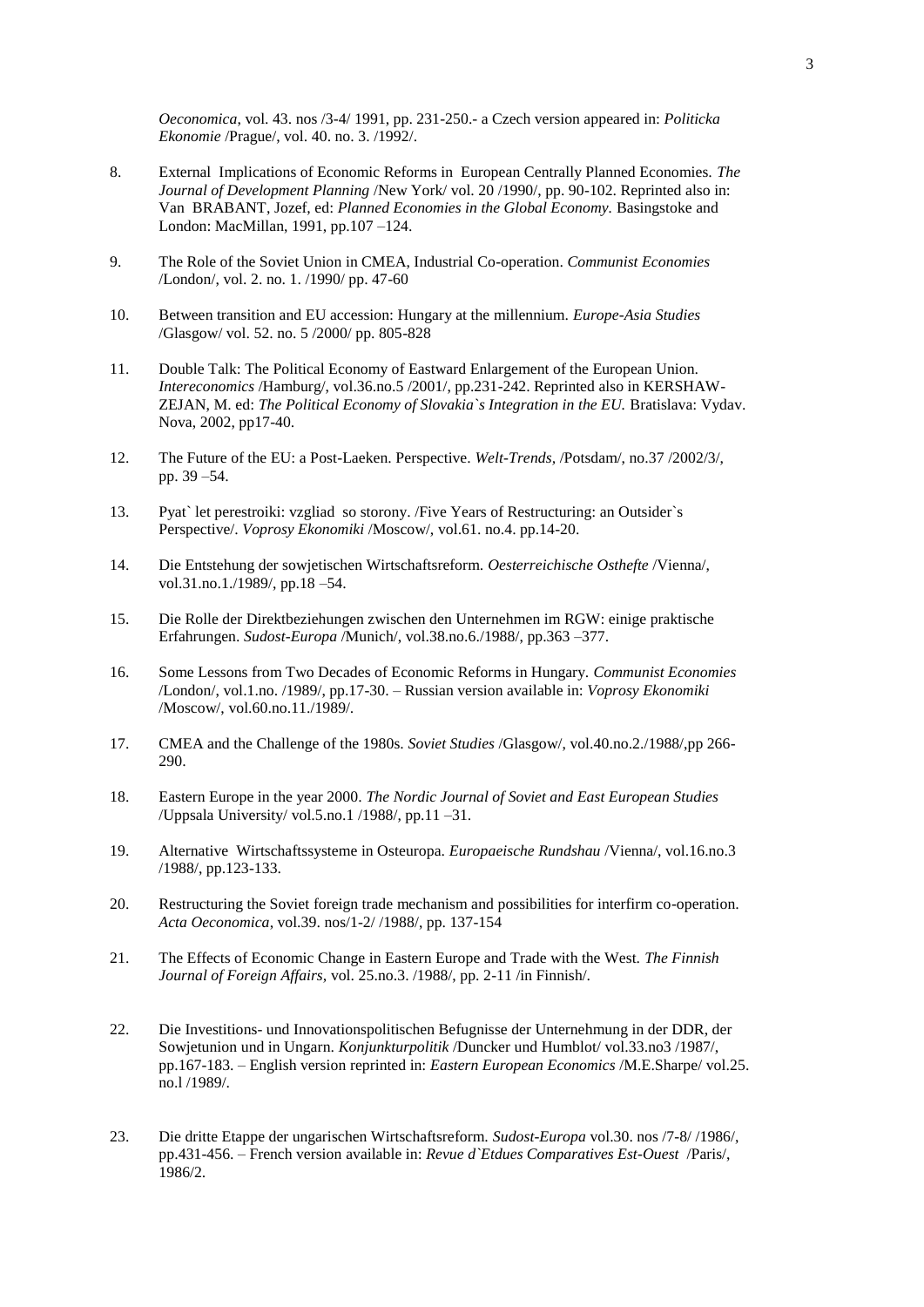- 24. Hungary in Comecon: Issues and Efforts at Renewal. *Est-Ovest,* vol.18. no.4 /1987/, pp. 31-46.
- 25. CMEA and East-West Trade. *Comparative Economic Studies* /Palgrave/, vol.28.no.3. /1986/, pp.43-57.
- 26. Interessenabstimmung im RGW. *Europaeische Rundschau,* vol. 13. no.2./1986/. English version available in: *Soviet and Eastern European Foreign Trade* /New York/ vol.25.no.1 /1988/.
- 27. CMEA in a Changing World. *Osteuropa Wirtschaft* /Stuttgart/ vol.31.no.3 /1986/, pp. 218-238. Polish version available in: *Sprawy Miedzynarodowe* /Warsaw/, 1986/12.
- 28. Joint Investments and Mutual Advantages in the CMEA: Retrospection and Prognosis. *Soviet Studies,* vol.37. no. 2 /1985/,pp227-247.
- 29. Le nouveau souffle de la reforme economique hongroise. *Le Courrier des Pays de l`Est /*Paris/ no 293 /March, 1985/, pp. 3-17.
- 30. Economic Policy and Planning in the CMEA. *Artha Vijnana* /Poona, India/, 1985/4. French version available in: *Revue d`Etudes Comparativs Est-Ouest,* 1987/2. – whereas the Italian version appeared in: *Economia e Banca*/Trento,Italy/, special issue, 1986.
- 31. Comecon Perspectives for the 1980s. *Economies et Societes, serie d` economies planifiees*  /CNRS/, vol.18.no.2./1984/, pp. 5-45. – a German version of the paper appeared in the volume: DREXLER, A.. ed. : *Modernisierung der Planwirtschaft.* Gottingen: SOVEC, 1985, pp.37-76.
- 32. Industrial Structural Policy in Czechoslovakia, 1970-1985. *Economics of Planning* /Elsevier/, vol.18.no.3./1984/, 173-210.
- 33. The Role of CMEA in the World Economy in the 1980s. *The ACES Bulletin*, /Tempe,USA/,vol 26.nos /2-3/, pp37-56. – Polish version appeared in: *Sprawy Miedzynarodowe,* 1984/2.
- 34. Integration Into the World Economy and the Cooperation of CMEA Countries in Planning. *Osteuropa Wirtschaft* vol.28.no.3. /1983/, pp.105-122.
- 35. New Features of the Hungarian Economic Mechanism in the Mid-1980s. *The New Hungarian Quarterly,* /Budapest/, no.90. /autumn, 1983/, pp.44-63.
- 36. Adjustment to the World Economy in Eastern Europe. *Acta Oeconomica* vol. 30.no.1. /1983/,pp 53-76. – Italian version appeared in: *Politica Internazionale* /Rome/,vol.10.no.10 /1982/; reprinted also in 1985 in a representative retrospective feature of the journal.*,*
- 37. Planning and Finances in the Decade After the Adoption of the Comprehensive Programme of the CMEA. *Acta Oeconomica,* vol27. nos /3-4/-1981, pp.357-372
- 38. Some Problems of the International Socialist Monetary System. *Acta Oeconomica,* vol 23.nos /3-4/ /1979/, pp.17-38.
- 39. Macroeconomic Policy in Hungary: Poetry versus Reality. *Soviet Studies,* vol. 44.no.6. /1992/. pp.947-964.
- 40. Russia Beyond Perestroika. *Communist Economies and Economic Transformation,* /London/, vol.4. no.3 ./1992/, pp333- 359. – Polish version appeared in: *Nowa Europa,*1992/51 and 52. and a Spanish version appeared in: *Cuadernos de l`Este,* /Madrid/ vol.4.no.1. /1992/.
- 41. From Reforming to Transforming the Socialist Economic System in Hungary. *Comparative Economic Studies,*/USA/, vol.34.no.3. /1992/ pp. 96-106.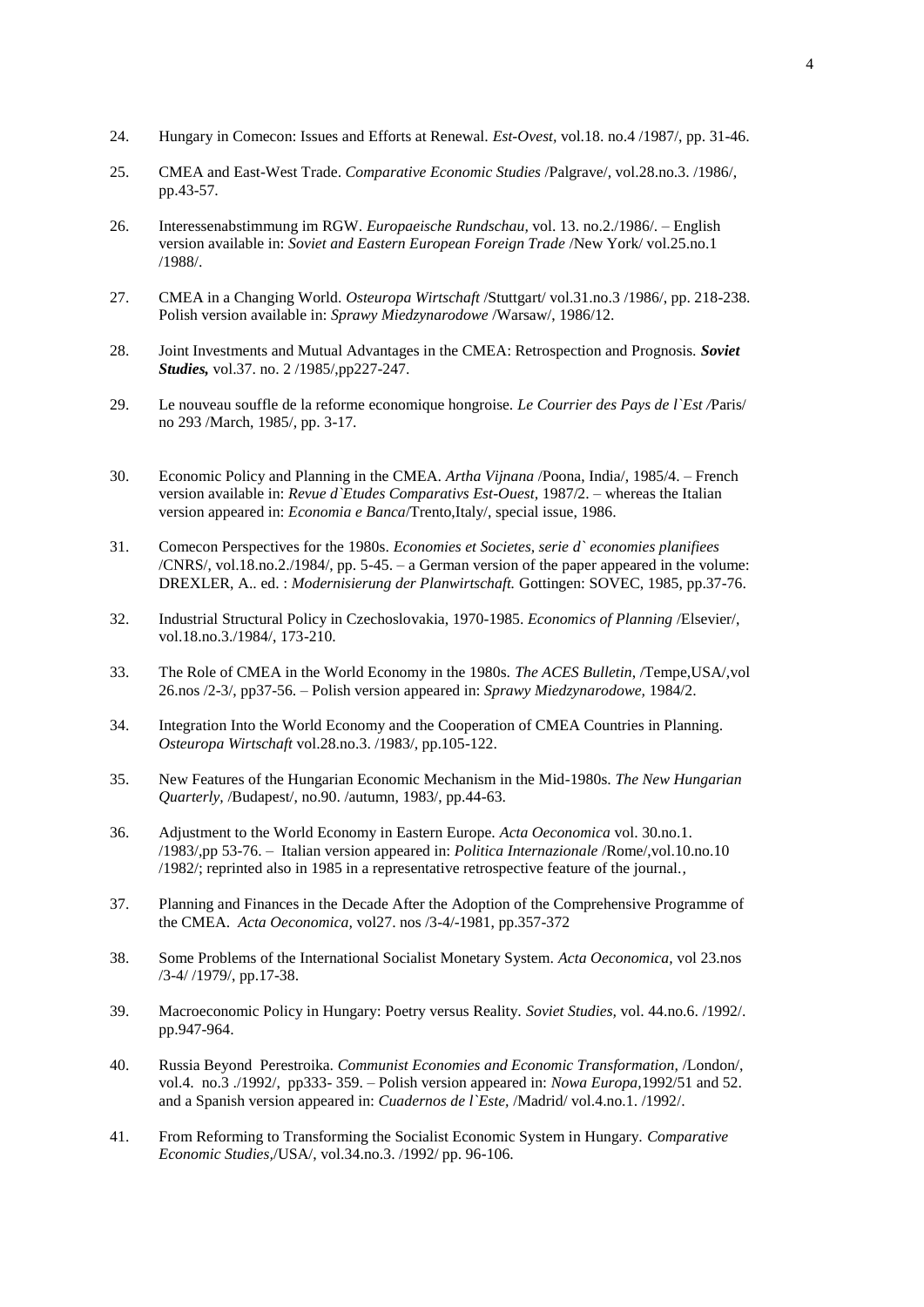- 42. Impacts of World Economic Changes on the CMEA. *Acta Oeconomica,* vol.25. nos/1-2/-1980, pp.93-116
- 43. The Political Economy of the Reform Strategy: China and Eastern Europe Compared. *Communist Economies and Economic Transformation,* /London/, vol.8.no. ./1996/ pp.53-66.. Russian version was published in: *Voprosy Ekonomiki,* vol .66.no.12 /1995/,pp..45-54. And a German version appeared in: *Europaeische Rundschau,* vol.24.no.4. /1996/ pp..15-28
- 44. From COMECON to the EU. *The Hungarian Quarterly,* no.137/spring ,1995/ pp.3-18
- 45. The Second Round of Transformation and the Eastern Enlargement of the EU. *The Hungarian Quarterly,* no.144 /winter, 1996/, pp.42-53
- 46. Le CAEM sous le signe de la restructuration. *Le Courrier des Pays de l`Est* /Paris/, no.313 /Dec., 1986/, pp.3-21
- 47. Bad Tempered Boom. *The Hungarian Quarterly,* vol.39 no.3 /no.151/1998/, pp. 29-42.
- 48. The Myths of Hungary`s EU Accession. *European Mirror* /Budapest, a publication of the Office of the Premier/, 1999/1
- 49. Competition in and for EU Membership. *European Mirror,* 2001/1.
- 50. Hitting a Moving Target: Economic Challenges for Hungary in the EU enlargement in Comparative Perspective. *Central European Political Science Review* /Budapest/, vol.2.no.6 /fall-winter 2001/2/, pp.57-73
- 51. How prepared are new members for full integration?*Intereconomics/*Hamburg/,vol.39.no.2 /2004/,pp69-76.
- 52. Reflections on the role of institutions on the Chinese road to the market economy. *Competitio,* vol.3.no.1/2004;special issue/, pp49-82.
- 53. Transition in and towards Europe: economic development and EU accession of post-Communist states. *Zeitschrift für Staats- und Europawissenschaften*/Berlin/, vol.2.no.3/2oo4/pp33o-35o.
- 54. A decade of transformation in Hungarian economic policy: dynamics, constrants and prospects.*Europe-Asia Studies,* vol.5o.no.8/2000/,.pp1381-1391.
- 55. Regulation and the public sector: a post-transition perspective. *Post-Communist Economies,* vol.17.no.2./2oo5/. Pp137-151.
- 56. Poetry and reality about the future of the EU: On the dimensions of the relaunch of the Lisbon Strategy. *Intereconomics,* vol4o.no.2/2oo5/.pp 61-66.
- 57. Europe reborn or Europe regress? *Est-Ovest/*Italy/, vol.36.no.6-/2oo5/, pp33-5 o.
- 58. Social change in central and eastern Europe: general patterns and national specifics.Warsaw: *TIGER Working Paper,*no 98/Oct,2oo6/- Russian version: Sotsialniiie peremeni v TsVE: obshchiie trendi inatsional~niie modeli.: *Mir Peremen/*Moscow/,vol.6.no.3/2oo8,pp153-167.
- 59. Hungary embracing globalization- lessons for emerging economies. *Montenegrin Journal of Economics,* vol.3.no.5/2oo7/,pp27-35.
- 6o. Governance and growth.*Külgazdaság,* vol.51.nos/1-2/,pp 42-56.

.

61. Constitutionalism, economic transformation and Europeanization : the Case of Hungary.*Zeitschrift für Staats- und Europawissenschaften,* vol.5.no.3-4,4o8-427./2oo7/.

Reprinted also in: GROTZ,F. and TOONEN,Th eds: *Crossing Borders: Constitutional*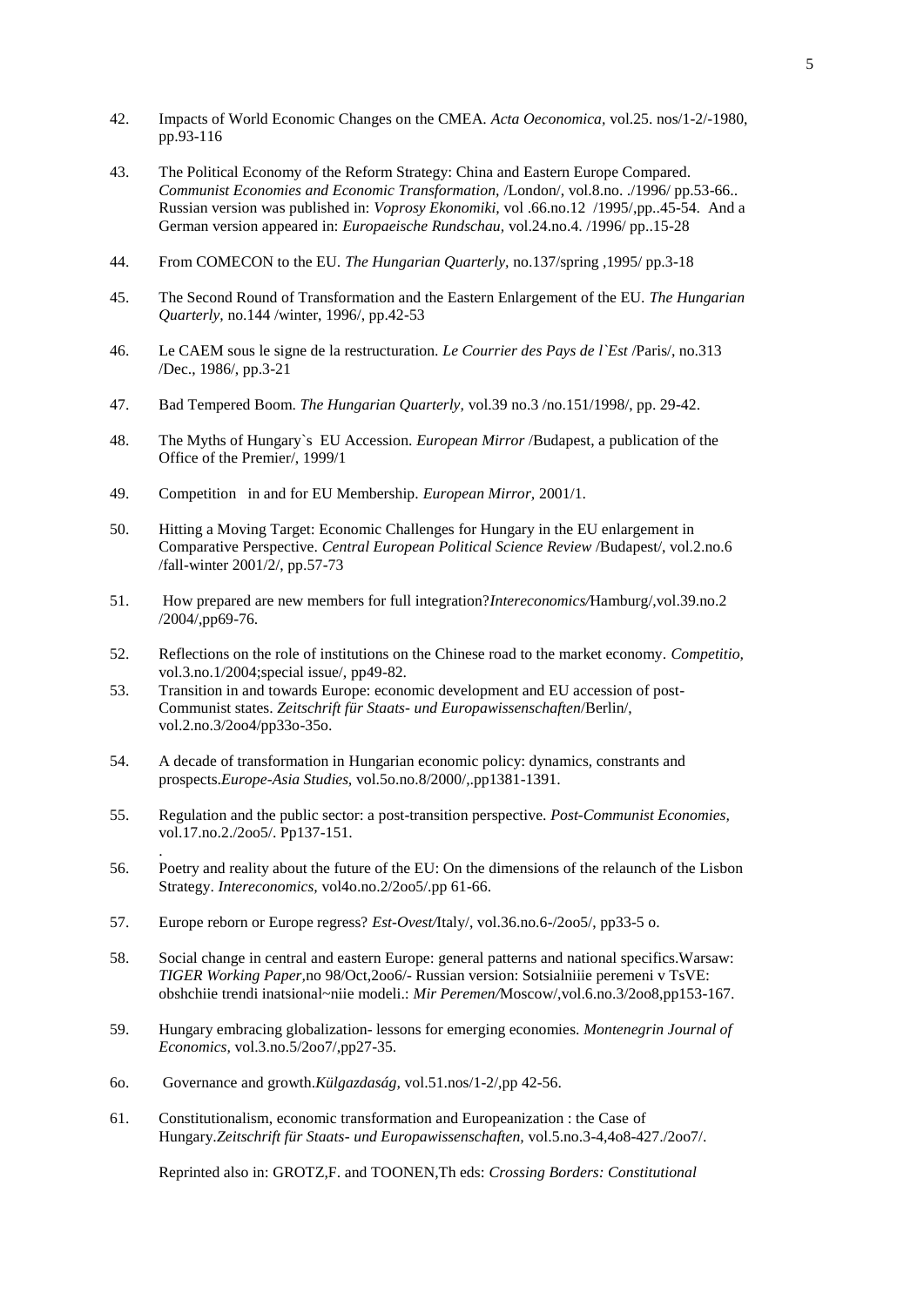*Development and Internationalization.* Berlin: De Gruyter Recht, 2008, pp117-135.

- 62. Orthodoxy, renewal and complexity in contemporary economics. *Zeitschrift für Staats- und Europawissenschaften,* vol.7.no.1/2009/-pp51-82.
- 63. From Sovietology to Neo-institutionalism.*Post-Communist Economies,*vol.21.no4/2009/pp383- 399.- Hungarian version in: *Közgazdasági Szemle,* vol.55.no.9, pp749-768/-2009/.
- 64. The future of the EU: a post-Laeken perspective.*Welt-Trends/*Germany/, no.37/2002/2003/,pp139-152.

.

- 65. Transformation, Entwicklung und EU Integration/ On transtioon, development and the EU integration/. *Berliner Debatte –Initial,* vol.13.no.3./2002/,pp5-16.
- 66. European Studies: Taking Stock and Looking Ahead. *Society and Economy,*vol.31.no.2.-2009 pp193-209 .
- 67. Unintended consequences of crisis management.*Zeitschrift für Staats- und Europawissenschaften,* vol.7.no4/2009/pp450-470.- reprinted also in: DREIER,H.- GRAF, F.W.- HESSE,J.J.eds: *Statswissenschaften und Staatspraxis.* Baden-Baden: Nomos Verlag,2011, pp151-170.
- 68. Financial institutions in transition- the long view.*Post-Communist Economiess/*fLondon,vol.23.no.1-2011,pp1-14.
- 69. Economics of new member states: a post-crisis perspective.*Economic Theory and Policy Köz-Gazdaság*s,, vol5.no.3-2010 pp41- 55. – revised version in: HUNYA,G et al.ed: *European Integration:First Experience and Future Challenges..* Oradea/Romania/: Partiunm Press, pp27-44.
- 70. Green growth- mirage or reality? *Intereconomics/* Hamburg-Brussels/, vol.45.no.3/2010/,pp151-156.
- 71. East European Economies Post-Helsinki.*Berliner Osteuropa Info,* vol.14.no.3./2000/,pp9-11.
- 72. Gearing up for the economic future. *The Hungarian Quarterly,* no 119/June,1991,pp45-53.
- 73. The challenge of growth. *Hungarian Review,* vol.1.no.3-/2011/, pp32-45.
- 74. Revisiting the crisis of the EMU: challenges and options. *Zeitschrift für Staats- und Europawissenschaften.*/Nomos Verlag, Vol.10.no.1 – 2012, pp 53-77.
- 75. On the political economy of policy reform. London: *CRCE Briefing Paper,* no 14*,*April, Pp 1-14.
- 76. The mirage of a weak currency. *Hungarian Review,* vol.3.no.5/2012/,pp47-52.
- 77. On the new philosophy of crisis management in the EU. *Society and Economy/*Akadémiai Kiadó, vol. 35.no.2.pp121-139. Preliminary version: Warsaw: *TIGER Working Papers,* no 128/December, 2012
- 78. Growth, crisis management and EU: the Hungarian trilemma. *Südosteuropa Mitteliungen* Müchen/SOEG/Auer Buch und Medien, vol.53.no.3-4,/2013^, pp153/168.
- 79. Developmental perspectives on Europe. *Society and Economy/*Akadémiai Kiadó*,*  vol.36.no.1/2014/- pp 21-36.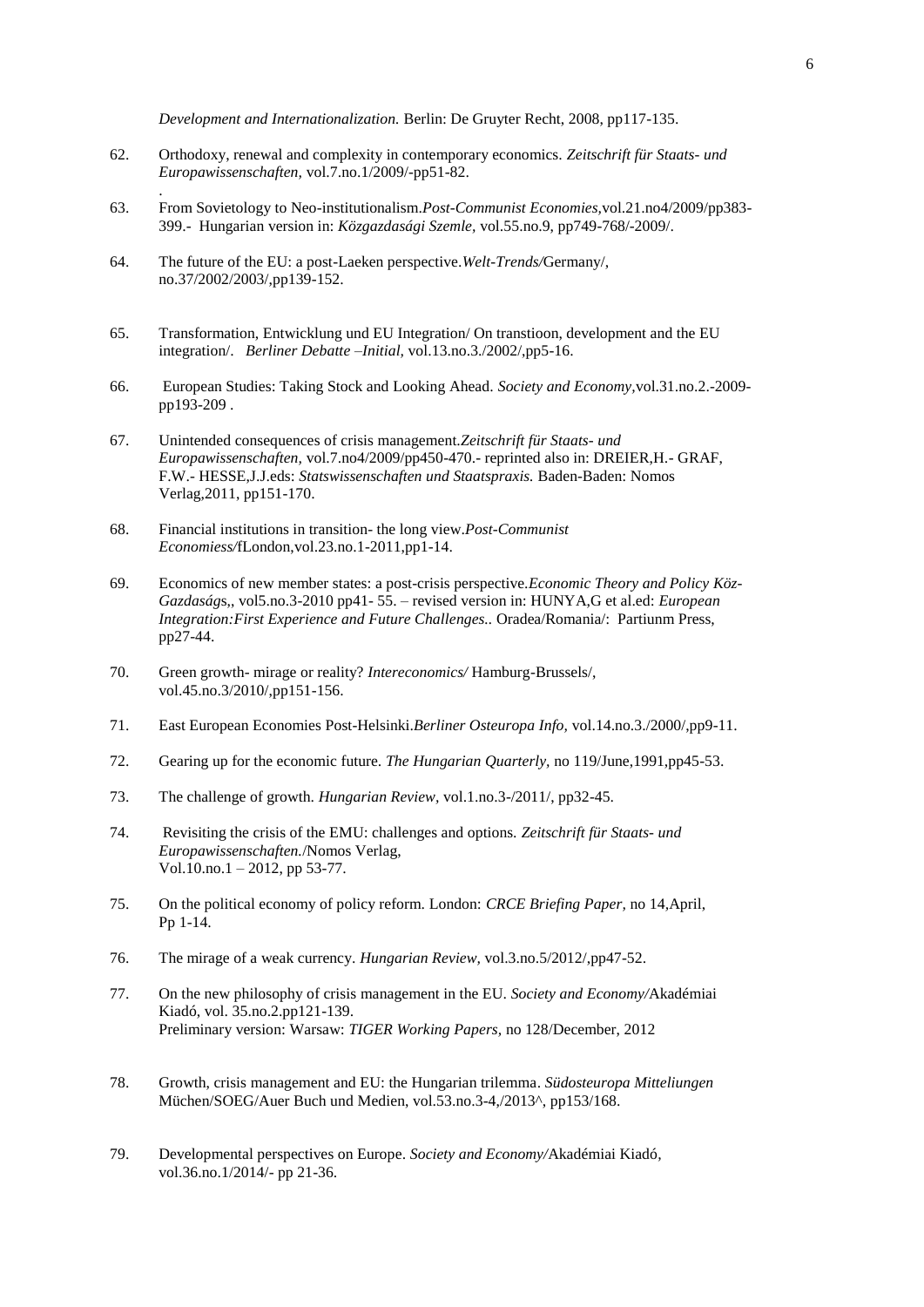- 80. Innovations and regress in economic theory. *Zeitschrift für Staats- und Europawissenschaften,* /Nomos Verlag/, vol.14.no.1./2016/, pp80-99.
- 81. The EU at sixty: a watershed or business as usual? *Acta Oeconomica,*vol.66- special issue on Brexit and Grexit,2016, pp61-75 – reprinted also in : *Journal of Comparative Economic Studies,*vol.11/2017ISSN 1880-411X//; Japanese version in: *Comparative Economic Studies/*The Japanese Society for Comparative Economic Studies/, vol.23/2016/ISSN 1340- 5659/, pp25-37,-available on the website of the Society as well as in the database *EconPapers.*
- 82. Comparative Economics and the Mainstream. *Economics and Business Review/*Poznan University of Economics/ISSN 2392-1641/, vol.17.no.3/2017- in print

### **IV: CHAPTERS IN ACADEMIC VOLUMES**

- 1. The Role of Financing in the Growth of the SME Sector: the Example of Hungary. In: MCINTYRE, R. and DALLAGO, B. eds /2003/: *Small and Medium Enterprises in Transitional Economies.* Basingstoke and London: Palgrave Publishers, pp. 185 –205
- 2. Economics in Hungary /1945-2001/. In: KAASE ,M., SPARSCHUCH, V. and WENINGER, A. eds /2002/: *Handbook on Three Social Sciences in Central and Eastern Europe. Economics, Political Science and Sociology.* Berlin-Budapest-Brussels: a book jointly published by Wissenschaftszentrum Berlin – Collegiuum Budapest –  $5<sup>th</sup>$  Framework Programme of the EU Commission, pp. 83 101
- 3. Convergence and Divergence in Economic Transformation and Integration. In: SCHORKOWITZ, D. ed./2002/: *Transition – Erosion – Reaktion.*Bern – Frankfurt/M-New York: Verlag Peter Lang, 41-69.pp
- 4. Russia`s Political Economy. In: BUGAJSKI, J. ed. *Toward an Understanding of Russia.* Washington, D.C.: a book published by the Carnegie Endowment for International Peace, pp. 27-44.
- 5. Globalization and Economic Systems: a Homogeneity Test. In: KRIZSAN, A. and ZENTAI, V eds. /2003/: *Reshaping Globalization. Multilateral Dialogues and New Policy Initiatives.* New York-London-Budapest: CEU Press, pp. 197-217
- 6. Enlargement for Crisis or Reform? In: KUKLINSKI, A. and SKUZA, B. eds /2003/: *Europe in the Perspective of Global Change.* Warsaw: Ofycyjna Wydawnicztwa `Rewasz` for the Polish Club of Rome, pp.189-195.
- 7. The Euro a New Entry Barrier? In: VENARD,B.ed/2001/: *Economie et management dans les pays en transition.* Paris and Angers: a book jointly published by CNRS and ESSCA, pp. 81-101
- 8. Transformation as a Subject of Economic Theory. In: BOENKER, F. PICKEL, A. MUELLER,K. eds /2002/: *Transformation and the Social Sciences. Cross-Disciplinary Approaches.* Lanham etc; USA, Rowman and Littlefield Publ.Co., pp. 13-47
- 9. The Rise and Fall of the Council of Mutual Economic Assistance. In: IIVONEN, Y. ed. /1992/: *The Changing Soviet Union in the New Europe.*Aldershot /UK/ and Brookfield /USA/: Edward Elgar Publ Co., pp.189-210 – a Japanese version appeared in the monthly *SEKAI /The World Economy*, /Tokyo/, in no 12/ 1990; a Spanish version in: *Cuadernos del`Este,/Madrid/,* no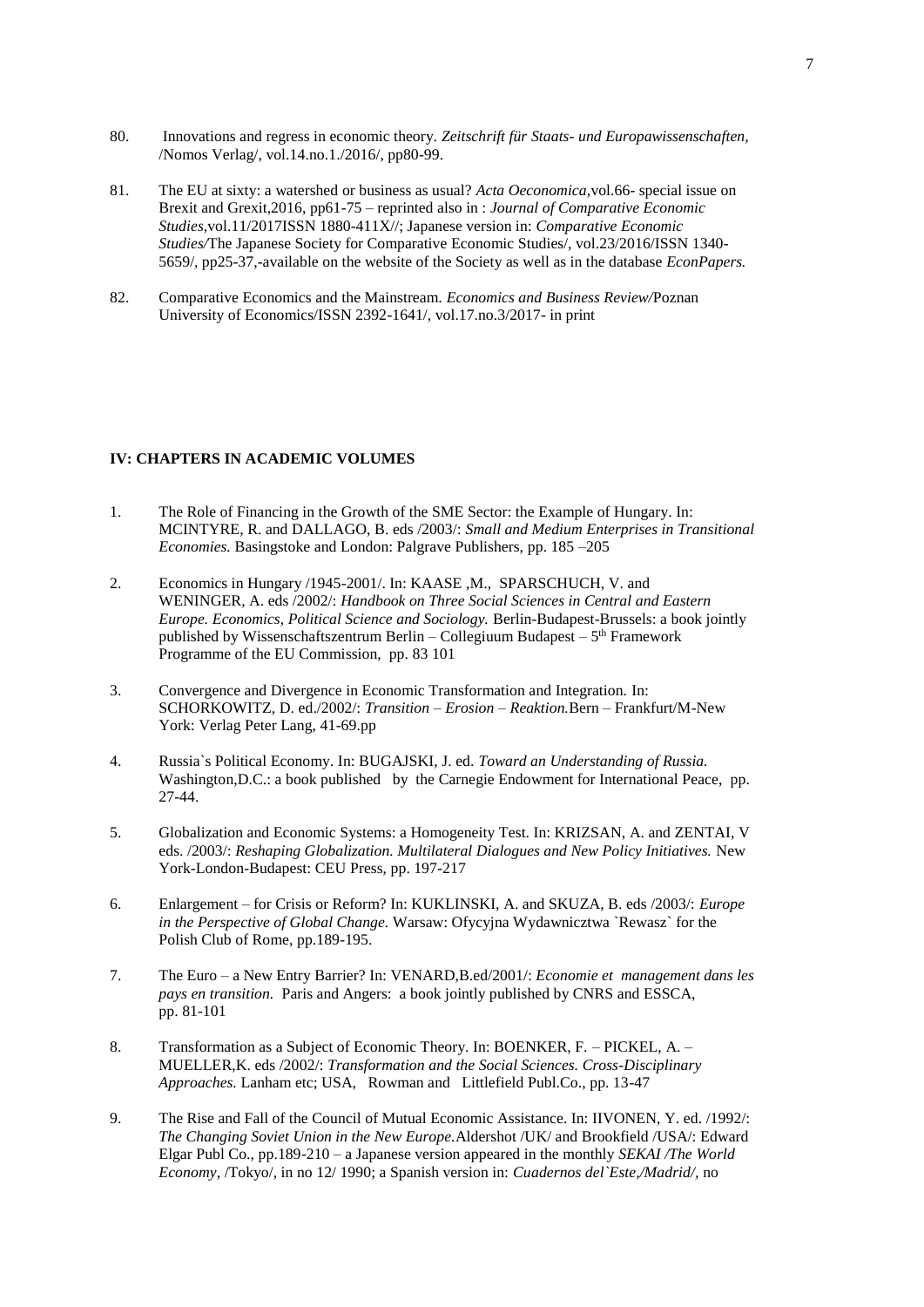2/1991

- 10. The Dual-Track Trick and Economic Reforms in Socialist Countries. In: BOGOMOLOV, O ed. /1990/: *Market Forces in Planned Economies.* Basingstoke and London: MacMillan Press, pp. 103-110
- 11. Perestroika and the Hungarian Reform: an Evolving Reform Tandem? In: CASSEL, D .ed /1990/: *Wirtschaftssysteme im Umbruch.* Munchen: Verlag Vahlen, pp. 222-238
- 12. 'New Thinking` in the CMEA. In: HARLE, V. and IIVONEN,Y. eds /1990/: *Gorbachev and Europe.* London: Frances Pinter, pp.187-205. – a German version was published in: *Europaeische Rundschau,* /Vienna/, no3/1989.
- 13. The Recent Past and Future of the Hungarian Reform: an Overview and Assessment. In: CLARKE ,R. A. ed. /1989/: *Hungary – the Second Decade of Economic Reform.*London and Chicago: a book jointly published by Longman Group and St.James` Press, pp. 13-29.
- 14. Joint Ventures in den Ost-West-Wirtschaftsbeziehungen./co-author: Inotai,A./ in: JACOBSEN,H.-D. – MACHOWSKI,H.- SAGER,D.eds /1989/: *Perspektiven fuer die Sicherheit und Zusammenarbeit in Europa.* Baden-Baden: Nomos Verlagsgesellschaft,pp.341- 354
- 15. The Transferable Rouble and Convertibility in the CMEA. In: SAUNDERS, Ch.ed. /1983/: *Regional Integration in East and West.* London and Basingstoke: MacMillan, pp.237-255.
- 16. Transition to the Market: Theory and Evidence. In: WAGENER,H.-J.ed./1993/: *On the Theory and Policy of Systemic Change.* Heidelberg and New York: Physica Verlag, pp.219-234. – reprinted also in: BORNSTEIN,Morris,ed/1994/: *Comparative Economic Systems.Models and*  Cases. 7<sup>th</sup> edition. Irwin Publ.Co, Boston - Burr Ridge - Sidney, pp 520-536. -a Polish languague version appeared in: *Ekonomista*,/Warsaw/, vol.92.no.4./1992/, pp.501-514
- 17. How to Survive Reorientation and Liberalization: the Example of Hungary. In: ROLLO, J. and FLEMING, J. eds /1992/: *Trade, Payments and Adjustment in Central and Eastern Europe.*  London: a book jointly published by the EBRD and the Royal Institute of International Affairs, pp. 46 –56
- 18. After the Shock. Some Lessons from Transition Policies in Eastern Europe. In: SOMOGYI, L ed /1993/: *The Political Economy of the Transition Process in Eastern Europe.* Aldershot /UK/ and Brookfield /USA/: Edward El gar Publ. Co., pp. 88-107
- 19. Ungarn. In: JAKOBEIT, C. and YENAL, A.eds /1993/: *Gesamteuropa.* Opladen: Verlag Leske und Budrich, pp. 230-243.- a Spanish version appeared in: VANICSEK, M. ed /1994/: *La Transformacion Economica de Hungria.* Mexico City: a book published by Fondo de Cultura Economica, pp. 39-72
- 20. What Comes After Comecon? In: KIM, D. JUNG, K. -H. and YEONG, K.-Y. eds /1991/: *The Role of the Market and the State: Economic and Social Reforms in East Asia and Eastern Europe.* Seoul: Shin Jung Printing Co. for the Institute of East and West Studies, Yonsei University, pp.183-202.- reprinted also in: *Soviet and Eastern European Foreign Trade* /USA/, vol26.no.4 /winter, 1991/92/. – Italian version appeared in: DALLAGO, B – GRANCELLI, B and AJANI, G. eds /1991/: *Impresa privata e transizione nell`East Europa e in Cina. -* Trento and - Bolzano: a special issue of the quarterly *Quaderni di Economia e Banca,* vol.10, pp. 83- 113. – French version was published in: *Le Courrier des Pays de l`Est,*/Paris/, no.343 /Nov,1989/
- 21. Economic and Social Stability Preconditions for European Security /co-author: L. Valki/. London: International Institute for Strategic Studies, *Adelphi Papers*, no 284 /1993/, pp.42-59
- 22. A Decade of Transformation: Russia and Hungary Compared. In: BRZESKI, A. and WINIECKI, J. eds /2000/: *A Liberating Economic Journey.* London: The Cromwell Press for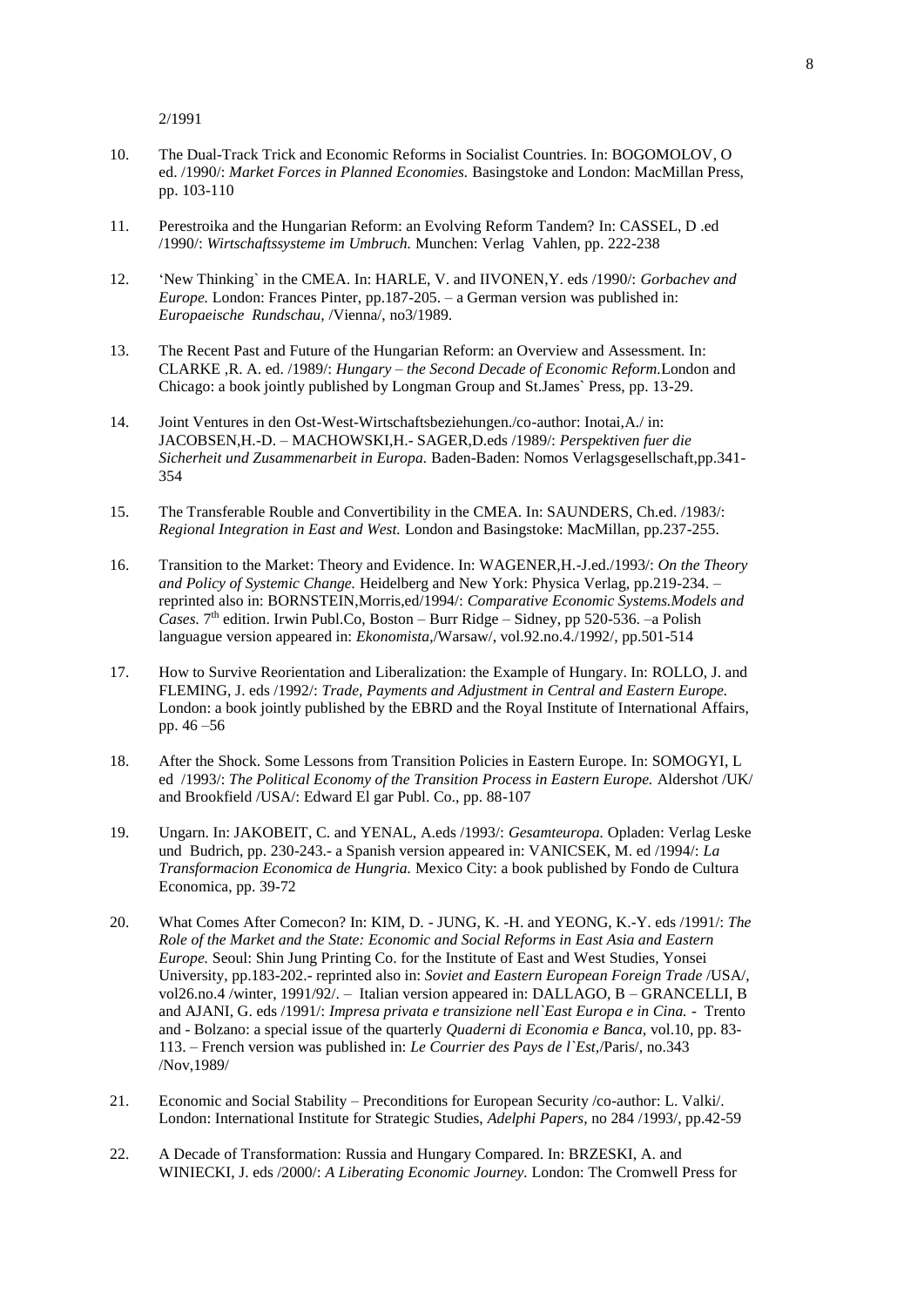CRCE, pp. 99-140

.

- 23. Globalization and Europeanization: A double challenge for Central Europe. In: KOLODKO,G. .ed: *Globalization and Social Stress.* New York: Nova Science, 2oo5.pp2o1-222.
- 24. Europeanization, Elnlargeability and Renewal. In: GENYILMAZ ,G.- MENGI,A.eds: *Der Beitrittsprozess der Türkei zur EU und ihre Wiederspiegelung auf die Deutsch-Türkischen beziehungen- Humboldt Kolleg2009.* Istanbul: TC Istanbul Kültür Üniversittesiseries, no 99, ISBN 78-6054233-02-1, May, pp63-69.
- 25. European Governance: the Challenges Ahead. In: KUKLINSKI,A. and PAWLOWSKI,K.eds/2005/:*Europe- the Global Challenges.* Nowy Sacz, WSB-National Louis University, Recifer Eurofutures Publications series, pp115-125./ISBN83-88421-42-5/
- 26. Transforming an economy: lessons from central and eastern Europe. In: HESSE,J.-J- LANE,J.- E – NISHIKAWA,A..eds: *The Public Sector in Transition: East Asia and the European Union Compared.* Baden-Baden etc: Nomos Verlag, pp169-187.
- 27. Growth theory and the new economy – a neo-institutionalist perspective. In: HÁMORI,B.et al, eds: *Paradigm Shift – Information,Knowledge and Innovation in the New Economy.* Debrecen: Competitio Books, no 4-2oo5, pp183-208/ISBN 963-427-8863/.
- 28. Hungary Facing Globalization: the Challenge of Competitiveness. In: DESKER, B. – HERBST,J. –MILLS,G. –SPICER,Meds: *Globalisation and Economic Success. Policy Lessons for Developing Countries* Johannesburg/South Africa: The Brenthurst Foundation, 2008, pp 201 – 214./ISBN 978-0958-5068-3-0/
- 29. Der stürmischer Weg zum Markt: allgemeine Trends und ungarische Besonderheiten. In: VEEN,H.-J. and SCLICHTIG,F.-J.eds: *Die Folgen der Revolution- 20 Jahren nach dem Kommunismus.* Köln-Wien: Böhlau Verlag, 2010, pp163-175.
- 30. On the EU maturity on central Europe: comments on D.Lösch. in: MAYER,O.G.- SCHARER,H.-E.eds: *Osterweiterung der Europaeischen Union.* Baden-Baden: Nomos Verlagsgesellschaft, 1997, pp131-141.
- 31. Economic consequences of Soviet disintegration for Hungary. In: SZÉKELY,P.I. and NEWBERY,D,M.eds: *Hungary – an Economy in Transition.* Cambridge and New York: Cambridge University Press, 1993, pp 27-44.
- 32. Privatization and distribution in Central and Eastern Europe: Theory from Evidence. Budapest: *Koint-Datorg Discussion Paper,* no 32-July, 1995
- 33. Marktliberalisierung. In: MERKEL,W.- KOLLMAYER,R. – WAGENER,H.-J.eds: *Handbuch der Transformationsforschung.*Heidelberg: VS Springer Verlag 2014., pp93-101.
- 34. A new political economy – for development. In: KOLODKO, G.W, .ed.,: *Management and Economic Policy for Development.* New York: Nova Science, 2014, pp229-250.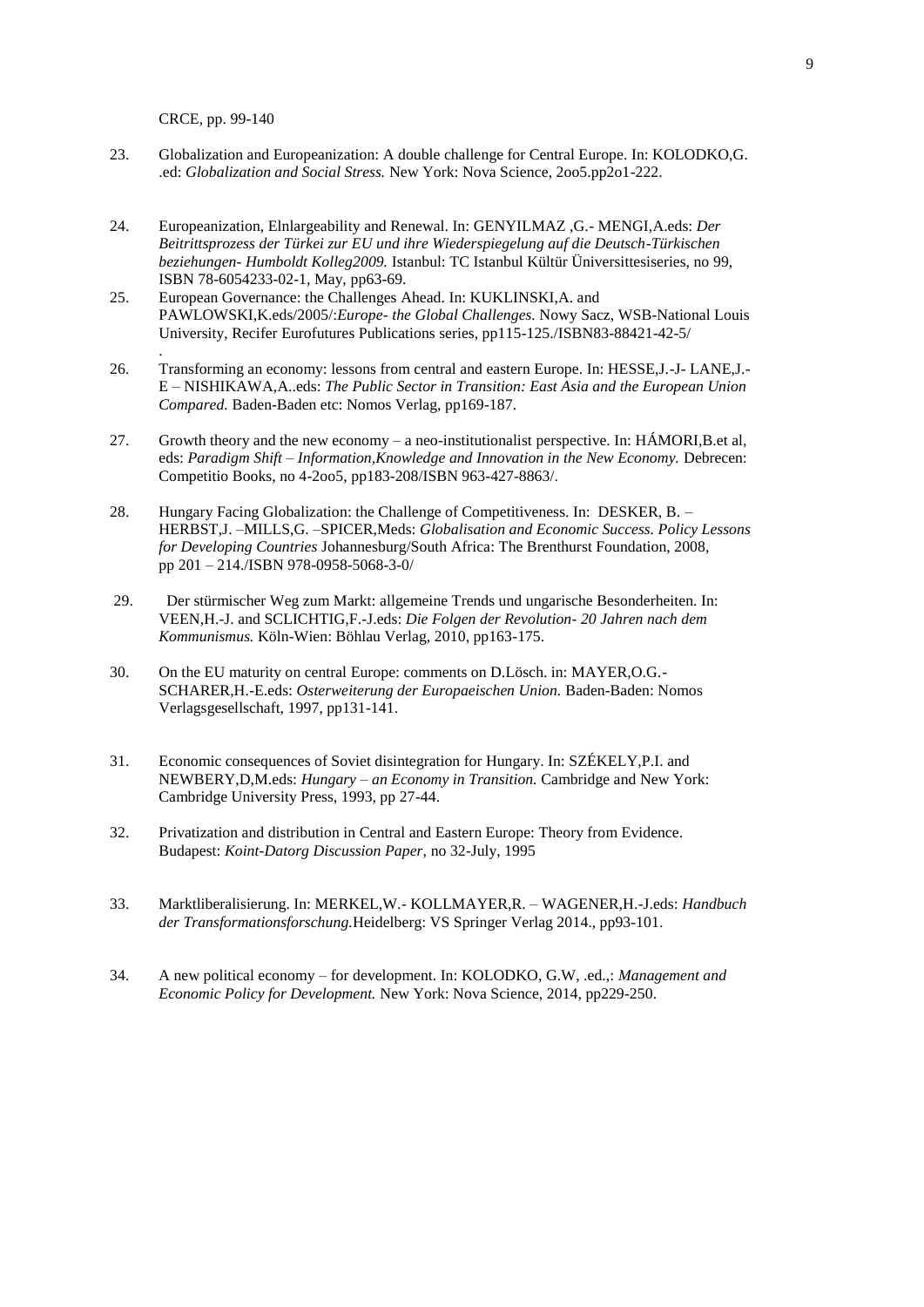35. Governing the EMU after the crisis: sense and nonsense of new practices. In: LATOSZEK,E.et al eds: *Facing the Challenges in the European Union.* Warrsaw, 2015, pp 405-417 – a book published by the Polish European Studies Association, PECSA ISBN 978-83-8017-063-6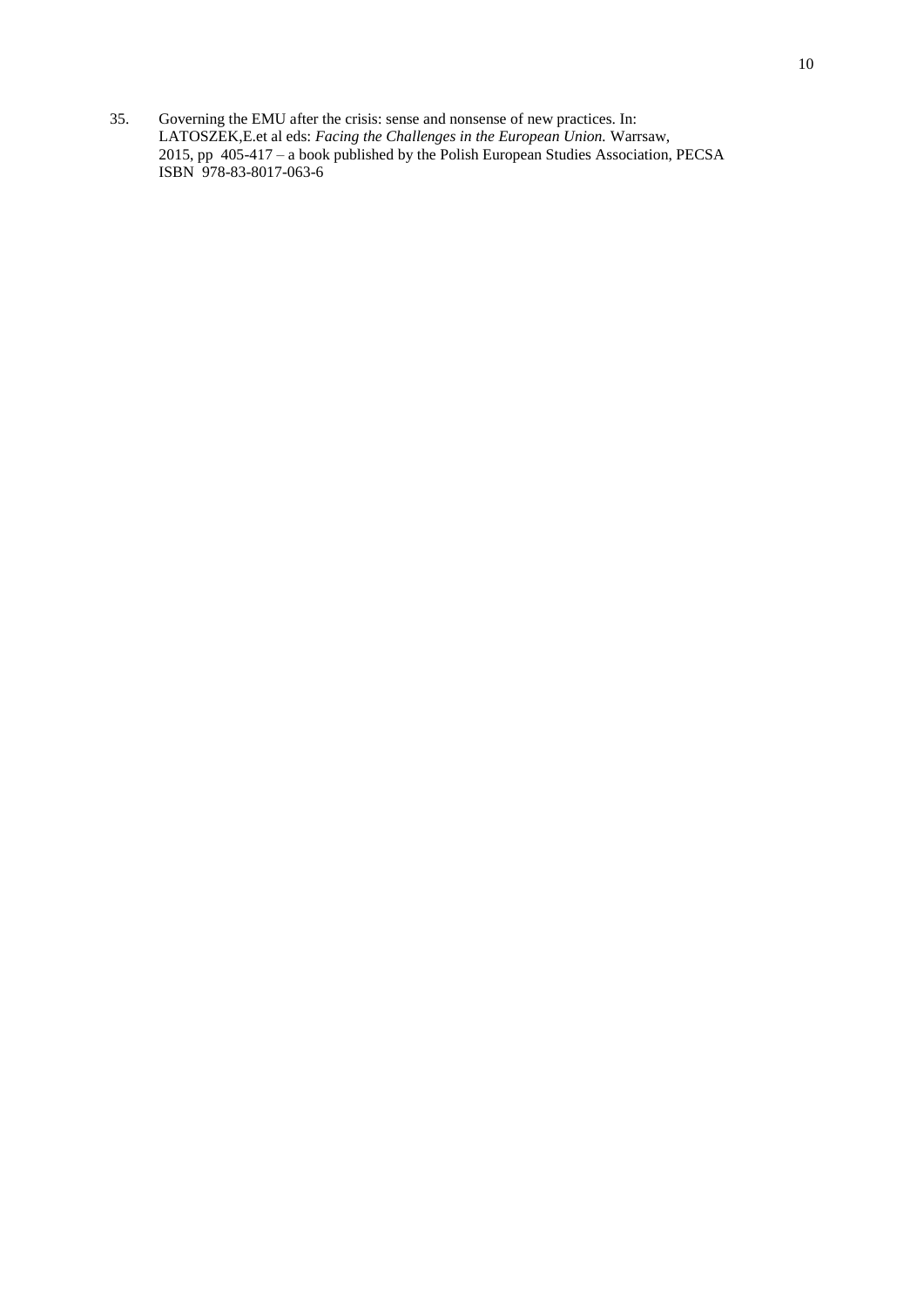- 36. Innovation, imitation and adaptation. The experience of fifteen years of upscaling Hungarian Economic higher education in economics. In: BOURGIGNON,F. – ELKANA,Y. - PLESKOVIC,B.eds: *Capacity Building in Economics Eduation and Research..* Washing ton, D.C.:The World Bank,2oo7 – pp 95-1O8.
- 37. Balance sheet and perspectives of EU enlargement: a great success or the last nail in the Coffin of the EU? in: YAGI,K. and MIZOBATA,S.eds: *Melting the Boundaries:Institutional Transformations in the Wider Europe..* Kyoto/Japan: Kyoto University Press,2008,pp 43-65.
- 38. How much trade and FDI theories help analyzing competitiveness-related issues? In: WINIECKI,J.ed: *Competitiveness of New Europe.* London: Routledge/2008/,pp157 -173.
- 39. Optimal Transition Trajectories? In: ESTRIN,S. –UVALIC,M.- KOLODKO,G.eds:  *,Transition ad Beyond.*Houndmills/UK and -New York:Palgrave Macmillan,2007.pages 263-278.

40. Interdisciplinarity and economics.in: GASIOR-NIEMEC,A. and NIZNIK,J.eds: *The Individuality of a Scholar and Advancement of Social Science.*Warsaw: "REWASZ" Publishing House for the Polish Academy of Sciences, 2008pp131-139./ISBN 978-83-89188-694/

41. Europaeisierung und Steuerepolitik. In: BÖNKER,F. and WIELGOHS,J.eds: *Postsozialistische Transformation und Europaeische /Des/Integration.* Marburg:Metropolis Verlag, 2008pp211-219.

42 ..Hungary: a the Janus-faced Success Story of Transition.. Helsinki: *WIDER Research Paper,*no.13/March,2009/.

- final version In: FOSU,A.ed: *Developmental Success:Historical Accounts from More Advanced* 

- *. Countries.* New York Oxford Oxford Uinversity Press, 2012, pp254-276.
- 43. Ekonomika perekhodnogo etapa novii tezis nevozmozhnosti/Economics of transition: a new Impossibility theorem/. In: NEMCHINOV,V.- HORVAT,Ju.eds: *Tsentralno-evropeiskii Al manakh,2008/* Yearbook on Central Europe,2008/. Moscow: Logos, pp80-107.
- 44. . The future of transition. In: KOLODKO,G.W- TOMKIEWICZ,J..eds: *Twenty Years of Transformation: Achievements, Problems and Perspectives.* New York:Nova Science,pp221-235.
- Polish version as: Przyszlosc transform acji. In: KOLODKO,G.W.-TOMKIWEICZ,J.eds:*20 lat - transformacji - osiagniecia, problemy,*
- *perspektywy.*Warszawa: Wydawnyctwa Akademicke i Professionalne,2009,pp141-157.
- 45. . Cooperación en la investigación en estudios europeos:un análisys DAFO y potencialidas para el futuro.. In: ALONSO,F.- ANDREFF,W. - LUENGO,F.eds: *Unión Europea y agenda estratégica.* Madrid: Entinema, 2010,pp315-332./ISBN 978-8481-988-239/
- 46.. Market and democracy: friends or foes? Franfkurt/O: *FIT Discussion Papers,*no9/1997- final version in: HJERPE,R.- KANNINEN,T.- PATOMAKI,H.- SEHM,K.eds: *Democracy,Economy and Civil Society in Transition.*Helsinki- Finnish Institute of International Affairs and STAKES, 1997,pp33-44. /ISBN 951-769-064-9/
- 47 . Enlargement of the European Union. In: TURLEY,G.- HARE,P.G.eds: *Handbook of the Economics and Political Economy of Transition.* London: Routledge, 2013, pp190-198..
- 48. Perspectives for the euro-zone: consolidation, muddling through or collapse? Forthcoming in: LATOSZEK,E.ed: *European Integration in the New Global and Regional Setting.*Brussels- Warsaw: WWSP University Press, 2012,pp73-90.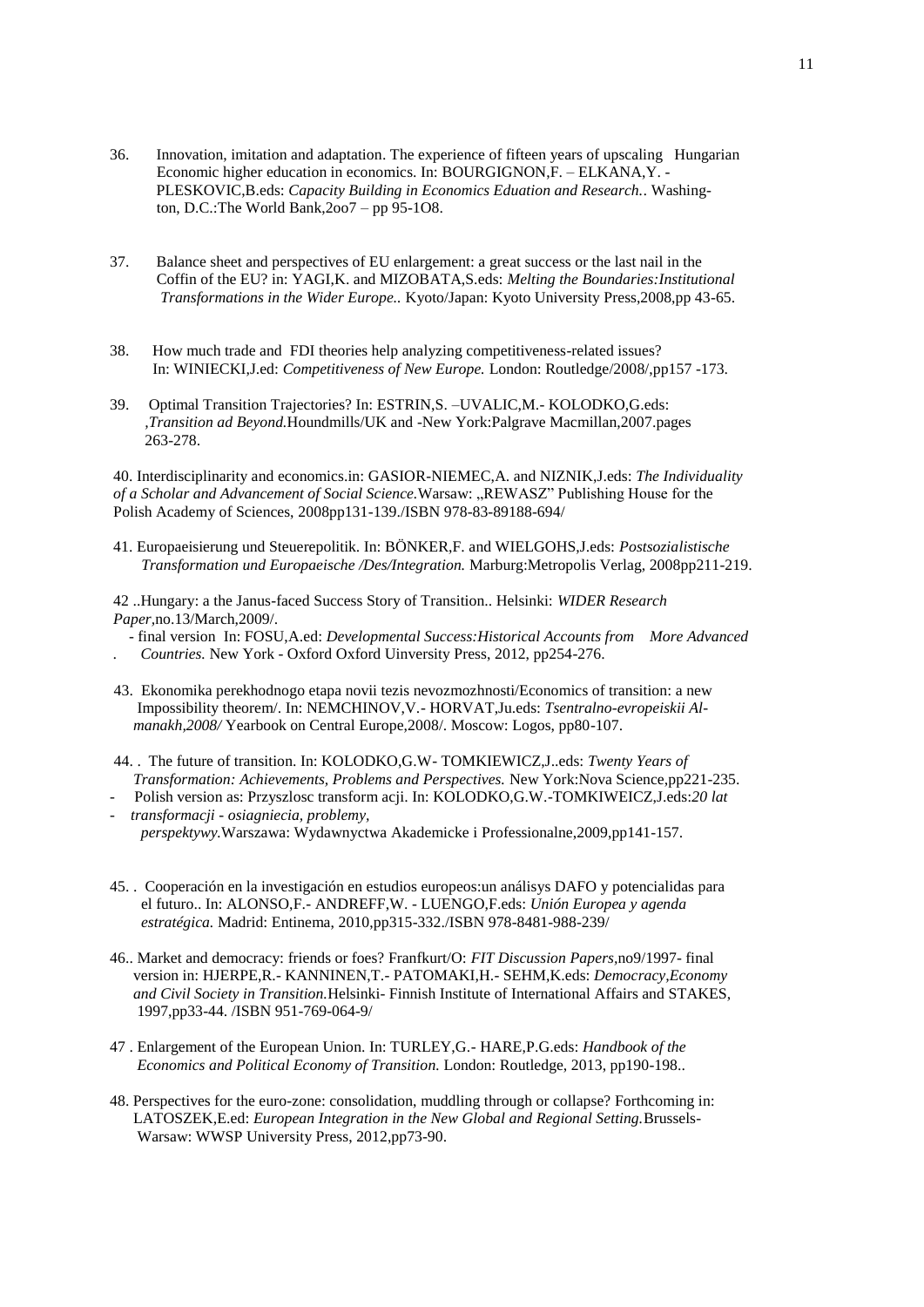- 49. On the sustainability of the single currency. In: BÉLYÁCZ,I. et al, eds: *Knowledge and Sustainablec Development.* Oradea: Partium Press, 2012., pp13- 34.-ISBN 978- 606-8156-309
- 50. Hungary and the crisis of the euro-zone: a comedy of errors?. In: VISVIZI,A. – STEPANIEWSKI,T.eds: *The Eurozone Crisis: Implications for Central and Eastern Europe.* Lublin: Yearbook of the Institute of East-Central Europe, vol10.no.5/2012/, pp.31-44.
- 51. A new political economy – for development. IN: KOLODKO,G.W.ed: *Management and Economic Policy for Development.*New York: Nova Science, 2014/, pp239 – 250./ Polish version: Nowa ekonomia politycszna na rzecz rozwoja. IN: KOLODKO,G.W.ed:*Zarzaddzanie i Polityka Gospodarcza dla rozwóju.*Warszawa: Wydawnxctwo Poltext, 2014,pp343-362.
- 52. Economic systems: constraints and driving forces of change. IN: HÁMORI,B. – ROSTA,M eds:*Constraints and Driving Forces in Economic Systems.*Newcastle-upon-Tyne/UK: Cambridge Scholars Publishing, 2016, pp1-11.
- 53. Das Komplexprogramm für den wissenschaftlich-technischen Fortschritt der RGW-Mitgliedslaender bis zum Jahr 2000. IN: GRAMATZKI,H.-E. – KLINGER,F. – NUTZINGER, H.G.eds: Wissenschaft, Technik und Arbeit: Innovationen in ost und West. Kassel: VWL Inform, 1990, pp251-265./ISBN 3-921-702-06-2/
- 54. On the crisis of the EMU: failed construction, failed implementation or failed crisis management? IN: McGOWAN,J. – GURI, G.- DALLAGO,B.eds: *A Global Perspective on the European Crisis.* London: Routledge, 2016., pp 68 -78.
- 55. Banking and fiscal union in Europe: a solution or a trap? IN: ATKONSON,A .et al eds: *Nationalstaat und Europaeische Union: eine Bestandaufnahme.* Baden-Baden: Nomos Verlag, 2016, pp 109 – 122.
- 56 Unorthodoxy, heterodoxy and global economics. IN: BALTKOWSKI,M.ed: *Ekonomia Przyszlosci*Economics for the future/ in Polish, Russian and English editions forthcoming/. Warsaw: PWN, 2016, pp73 -90 – ISBN 978-8301-18725-5/
- 57. Liberalization of markets: waves and counter-waves in post-communist change. IN: KOLLMORGEN,J. – MERKEL,W. – WAGENER,H.-J.eds: *Handbook of Political, Social and Economic Transformation.* Oxford – New York: Oxford University Press, 2017.
- 58. Economic policy: path dependence and path creation/1989-2015/. IN: MORYS, M., ed: *An Economic History of Central, East and Southeast Europe from 1800 to the Present.* London: Rotledge, 2017/forthcoming/.
- 59. Enlargement – for Crisis or Reform? IN: KUKLINSKI,A. – SKUZA,B.eds/2003/: *Europe in the Perspective of Global Change.* Warsaw: 'REWASZ' Publishing House for the Polish Academy of Sciences, pp185 – 195./ISBN 83-89188-02-3/

# **MAJOR A CADEMIC WORKS IN HUNGARIAN**

# **V. ARTICLES IN ACADEMIC JOURNALS/**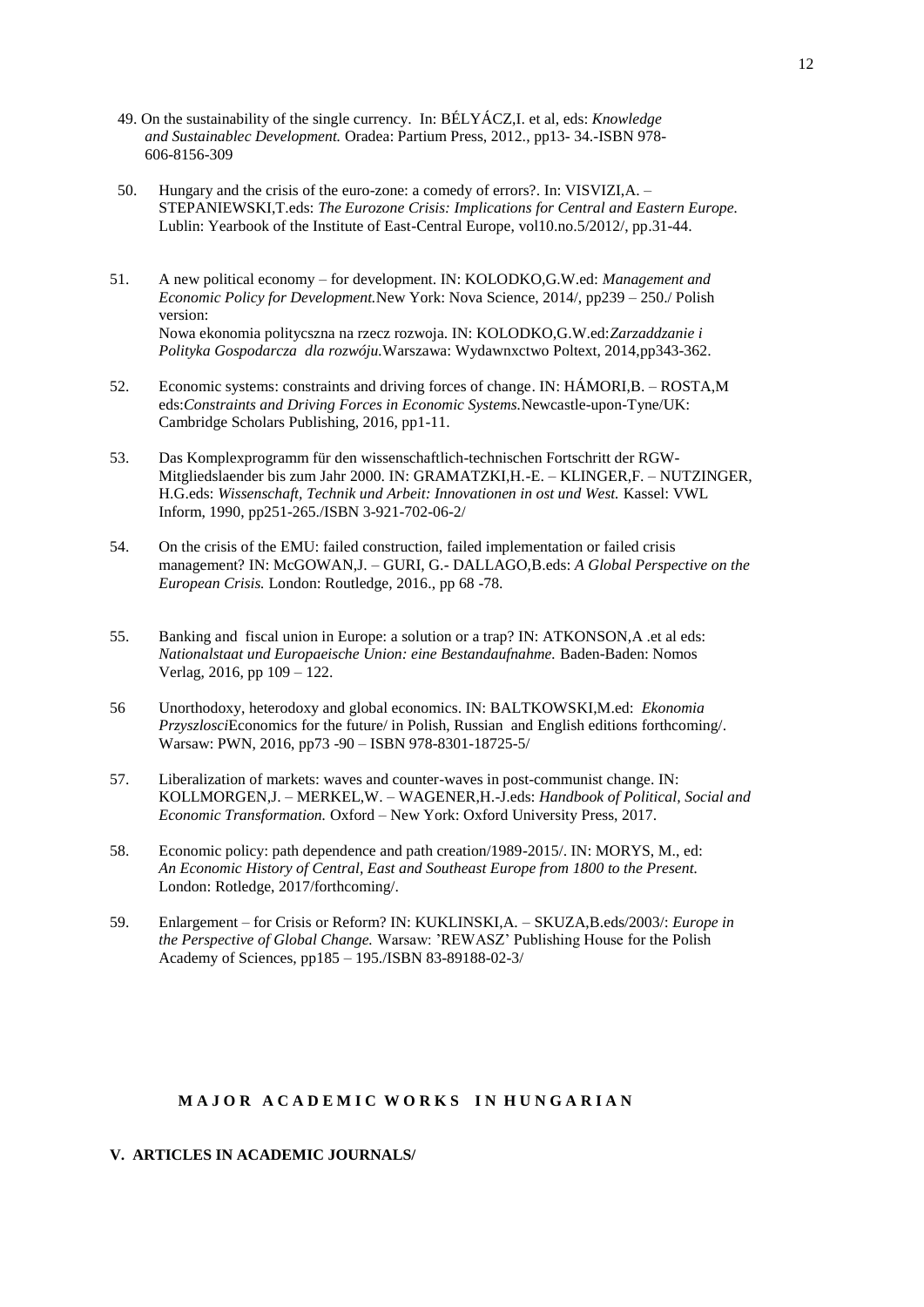- 1. Az átalakulás fejlődéselmélete./Economics of transition: a developmental approach/. *Közgazdasági Szemle*, 49. évf.4. szám, 273-291.old. /2002/. – Polish version in: KOLODKO,G.ed: *Globalizacja,Marginalizacja,Rozwoj.* Wydawnictwo WSPZLK, Warsaw,2oo3,pp69- 1o5.
- 2. A kis országok világgazdasági alkalmazkodása./Adjustment of small economies to international economic tendencies/. *Közgazdasági Szemle,* 47. évf. 9. szám /2000/, 662-679. old.
- 3. A rendszerváltozás elmélete és/vagy a közgazdaságtan kudarca/Is there a theory of systemic change or just the apology of a crisis?/ *Közgazdasági Szemle,* 45. évf. 1. szám /1999/, 1-19. old.
- 4. Közép-Európa uniós érettségéről./On the EU maturity of central European countries/. *Közgazdasági Szemle,* 45. évf. 1. szám, 18-35.old.
- 5. Tranzitológia és/vagy közgazdaságtan?/Transitology or economics?/ *Közgazdasági Szemle,* 44. évf. 11. szám /1997/, 1000-1007. old.
- 6. Gazdaságpolitika és gazdasági renszer Oroszországban az elnökválasztás után./Economic policy and economic system in Russian following the presidential elections/. *Külgazdaság,* 41. évf. 1. szám /1997/ 50-72. old.
- 7. Az orosz gazdaságpolitika és a gazdasági rendszer /1992-1996./Economic policy and economic system in Russia in 1992-1996/.*Külgazdaság,* 40. évf. 3. szám /1996/, 35-60. old.
- 8. Az EU felvevőképessége és reformja./The ability of the EU to enlarge and reform/.*Külgazdaság,* 44. évf. 1. szám, 33-47. old /2000/
- 9. A kibővítési krízis./The crisis caused by enlargement/. *Európai Tükör,* 8. évf. /2-3/ szám /2003/, 16-32.
- 10. A rendszerváltozás állása és néhány új elmélet összefüggése./The present stage of systemic change and some theoretical inferences/. *Európa Fórum,* 7. évf. 3. szám /1997/ 3-22. old.
- 11. A vállalkozásfejlesztő gazdaságpolitikáról../On governmental supports of small business/. *Valóság,* 41. évf. 9. szám /1998/, 11-22. old.
- 12. Az EU fogadókészsége a Nizzai Szerződés után./ The ability of the EU to enlarge in light of the Nice Treaty/. *Európai Tükör,* 6. évf. /2-3/ szám, 30-50. old.
- 13. Laekentől a bővólésig./From Laeken Council to accession/. *Európai Tükör,* 7. évf. /1-2. szám/, /2002/, 3-16. old.
- 14. Pótlólagos fölvételi követelmény-e az euró-érettség?/ Is maturity for the single currency an additional accession criterion?/. *Külgazdaság,* 46. évf. 2. szám /2002/ 32-46. old.
- 15. Ellenpontok a magyar és az orosz rendszerváltozás egybevetése./Counterpoits- comparing Russian and Hungarian transition trajectories/. *Külpolitika,* új folyam, 6. évf. /1-2/ szám, /2000/, 131-159. old.
- 16. A gazdaságelmélet, az összehasonlító közgazdaságtan és a rendszerváltozás összefüggései./Interrelationships betweenmainstream economic theory, comparative economics and economics of transition/. *Magyar Tudomány,* új folyam, 42. kötet, 2. szám /1997/, 157-169. old.
- 17. A magyar modell /tündöklés és bukás/./The rise and fall of Hungarian reform socialism/. *Competitio* /Debrecen/, 1. évf. 1. szám /2002/, 2-13. old. – rövidítve megjelent a *Rubicon*  2001/3. sz., 25-31. old.
- 18. Az EU kapujában./Entering the EU/. *Gazdaság,* új folyam, 8. évf. /1-2/ szám, /2002/, 4-15. old.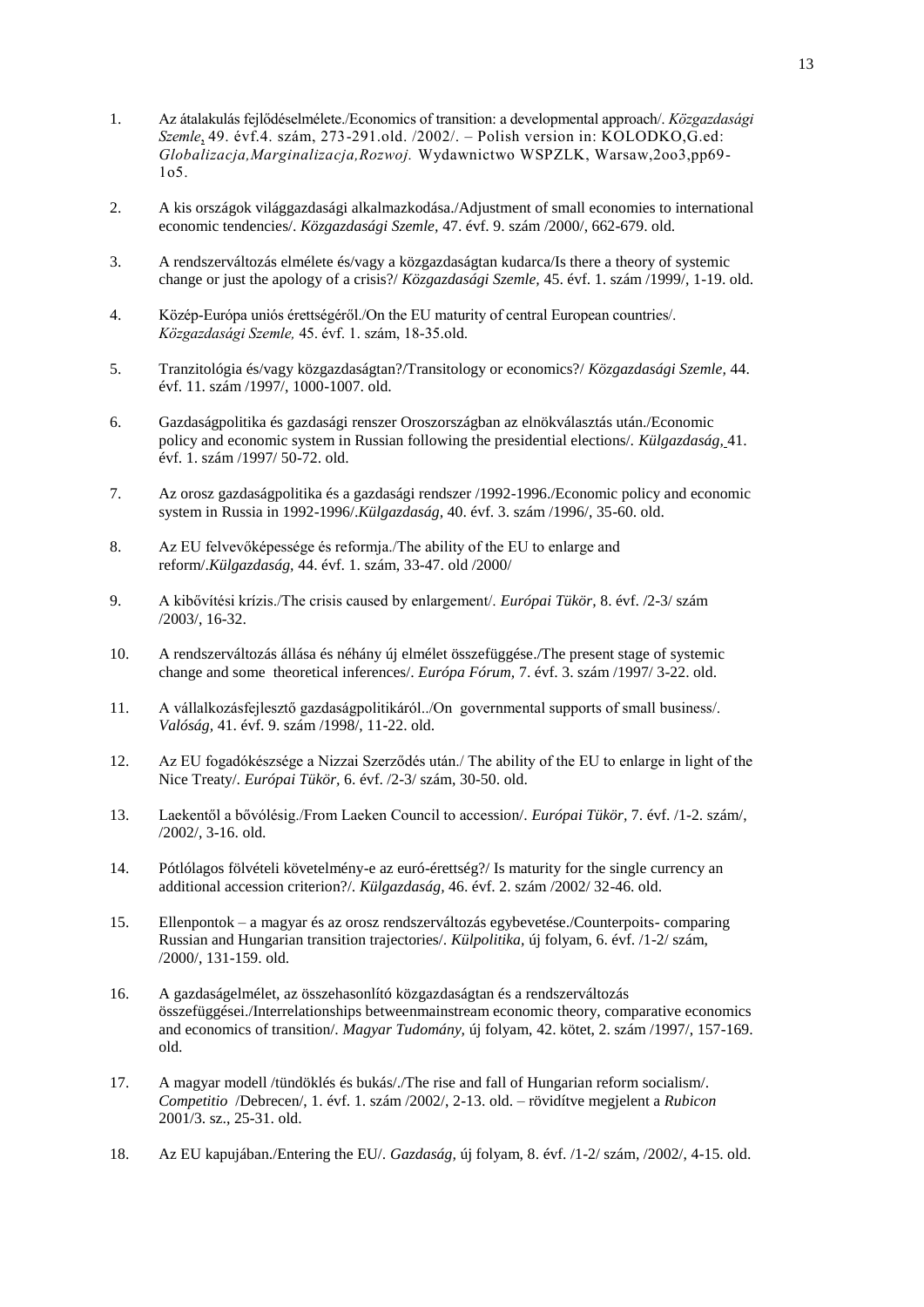- 19. A rendszerváltozás második szakasza és az EU-csatlakozás az érem két oldala?/ The second stage of transition and EU accession: do they fully overlap?/ *Társadalom és Gazdaság Középés Kelet-Európában,* 21. évf. 2. szám /1999/, 160-180. old.
- 20. Az átalakulás sokszólamúsága./ Divergence in systemic change/. *Európai Szemle<sup>i</sup>* ll. évf. 2. szám, 61-84. old.
- 21. Az Unió keleti politikája és a kibővülés./Theeastern policies of the Union and enlargement/. *Európai Szemle,* 12.évf. 1.szám /200l/, 61-94.old.
- 22. A rendszerváltozás második szakasza./The second stage of transition/. *Valóság,* 43. évf. 1. szám /2000/, 13-28. old.
- 23. A rendszerváltozás első szakasza./The first stage of transition/. *Valóság,* 42. évf. 11. szám, 26-43. old.
- 24. A szovjet modell./The Soviet model/. *Valóság,* 42. évf. 9. szám /1999/, 54-68. old.
- 25. Az új orosz kormány gazdaságpolitikája./Economic policies of the new Russian government/. *Valóság,* 40. évf. 8. szám /1977/, 16-36. old.
- 26. A piacgazdaság és a demokrácia héja-násza./The love-hate relationship between democracy and the market/. *Európai Szemle,* 9. évf. 4. szám /1998/, 53-68. old.
- 27. Útközben./Half-way on the road to the EU/. *Európai Szemle,* 8. évf. 4. szám /1997/ 25-44. old.
- 28. A rendszerváltozás második fordulója és az EU keleti kibővülése./The second generation of transformation and eastward enlargement of the EU/. *Valóság,* 39. évf. 8. szám /1996/, 1-20. old.
- 29. A kínai és a kelet-európai átalakulás összehasonlítása/Comparing Chinese and east European transitions/, *Európai Szemle,* 7. évf. 3. szám /1996/, 67-87. old.
- 30. A kis- és középvállalat-fejlesztés makroökonómiája./ Macroeconomics of SME support/. *Vezetéstudomány,* 29. évf. 11. szám /1998/ 1-19. old.
- 31. Orosz rulett. Úton a WTO felé? /Russian roulette: on the way to WTO membership?/*Külpolitika,* új folyam, 4. évf. 3. szám /1998/ 51-86. old.
- 32. A kibővülés dinamikája./The dynamics of enlargement/. *Külpolitika,* új folyam, 3. évf. 1. szám /1997/ 30-48. old.
- 33. A kibővítési verseny./The enlargement race/. *Európai Tükör,* 5. évf. 1. szám /2000/ 10-35. old.
- 34. Az uniós csatlakozás mítoszai./Myths of EU accession/. *Európai Tükör,* 3. évf. 2. szám /1998/ 1-10. old.
- 35. Magyarország EU-csatlakozása: szélmalomharc és valós dilemmák. /Hungarian EU accession: percieved and real issues/.*Európai Tükör,* 2. évf. 2. szám /1997/ 1-8. old.
- 36. Amszterdam után bővülés előtt. Magyar uniós esélyek az IGC után. /After Amsterdam before accession: Hungary`s perspectives in the EU following the Turin IGC/*Jogtudományi Közlöny,* 53. évf. 1. szám /1998/ 1-13. old.
- 37. Hogyan maradjunk ki az Európai Unióból?/ How not to acceed to the EU?/ *Gazdaság,* új folyam, 7. évf. 2. szám /1999/ 25-36. old.
- 38. Milyen EU kell nekünk?/What kind of EU Hungary neds?/ *Gazdaság,* új folyam, 6. évf. 1. szám /1997/ 61-68. old.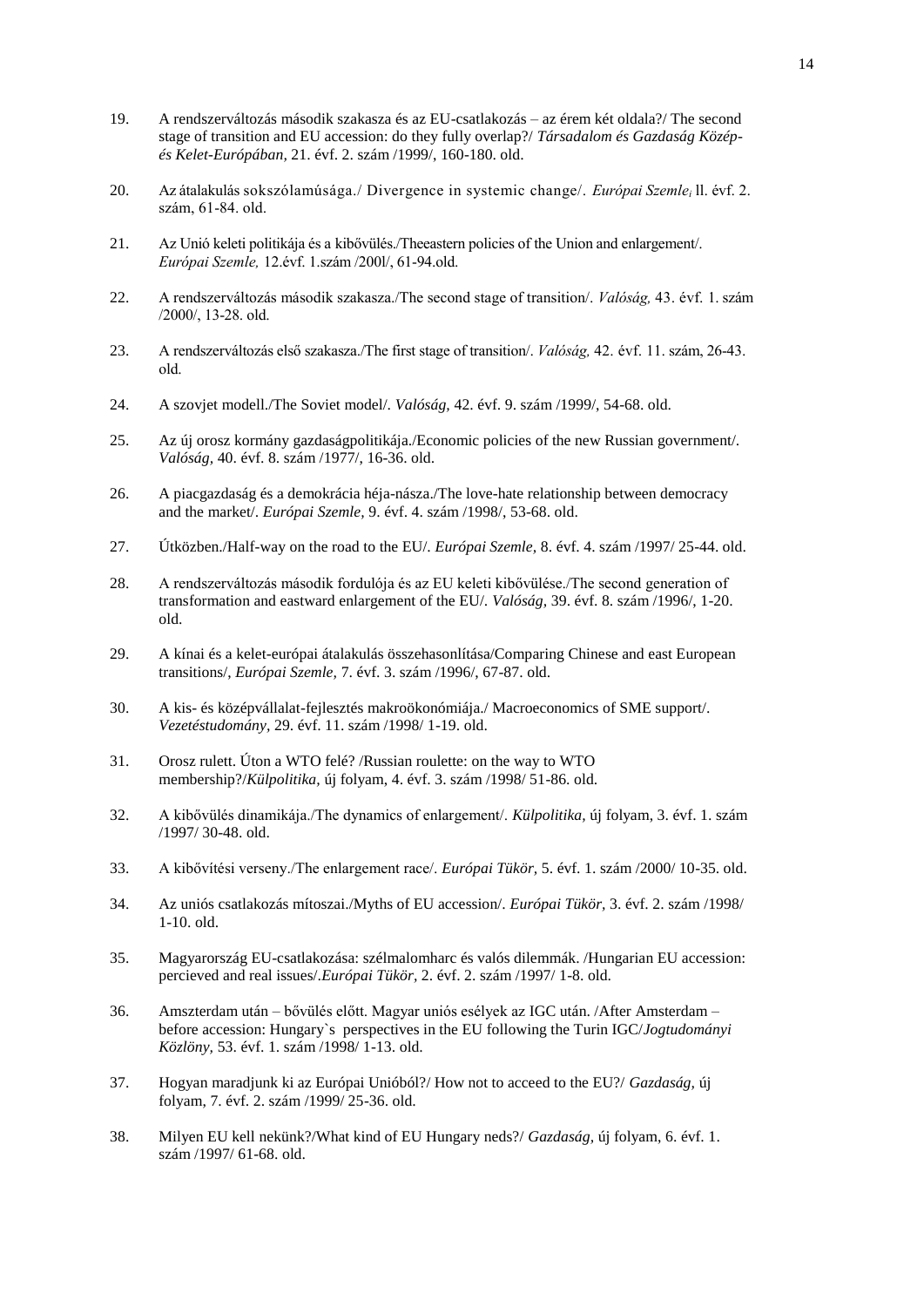- 39. Verseny, piac, rendszerváltozás./Competition, markety and transformation/. *Társadalmi szemle,*  51. évf. 2. szám /1996/ 29-42. old.
- 40. A rendszerváltó gazdaságpolitika egy évtizede./A decade of transition policy/. *Beszélő,* III. folyam, 3. évf. 5. szám /1998/ 16-26. old.
- 41. Rendszerváltozás után, másnaposan./Post-transition sobering: the role of liberalism in systemic change/. *Beszélő,* III. folyam, 2. évf. /8-9/. Szám /1997/ 84-92. old.
- 42. Uniós érettség, uniós éretlenség./ Maturity and immaturity for the EU/. *Beszélő,* III. folyam 6. évf. 5. szám /2001/ 50-62. old.
- 43. Az átmenet és az EU között./Between transition and the EU/. *Beszélő,* III. folyam, 5. évf. 5 szám /2000/ 26-46. old.
- 44. Keletről jön a fény? Oroszország a stabilizáció után./Ex oriente lux? Russia after stabilization/. *Cégvezetés,* 6. évf. 5. szám. /1998/ 115-121. old.
- 45. Az igazság órája /a világgazdasági válság természetrajza/,.//The time of truth: the nature of international financial crisis/. *Cégvezetés* 6. évf. 11. szám /1998/ 83-96. old.
- 4 6. Van-e jó gazdaságpolitika?/Is there an opiimal economic policy?/ *Cégvezetés,* 4. évf. 9. szám /1996/ 87-92. old.
- 47. Oroszország Európában/Russia in Europe/.*Competitio,*vol.2.no.2/2003/,pp35-47.
- 48. A kibővítési krízis/The crisis of enlargement/. *Európai Tükör,*vol.7 nosf/4-5//2003/, 12-24.pp.
- 49. Válaszúton a magyar gazdaság/Hungarian economy at the crossroads/. *Competitio,*vol.3.no.2. /spring,2004/, pp1-7.
- 5o. Stratégiaváltás az orosz külpolitikában?/A change in the strategy of Russian foreign policy?/ *Külügyi Szemle,* III.folyam, 3.évf./1-2/.szám/2oo4/, pp98-115.
- 51. A Stabilitási és Növekedési Egyezmény föllazításának köbvetkezményei/Ramifications of softening up the Stability and Growth Pact// *Competitio,* vol.4.no.1/2oo5/.pp7-26.
- 52. Az unió vezérelte átalakulás vége/The end of accession driven transition/. *Külgazdaság,* vol.49.no.9/2oo5/.pp4-25.
- 53. Európa a megváltozó világban./Europe in the changing global environment/. *Európai Szemle,* Vol.16.nos/2-3/-2oo5, pp33-74..
- 54. A Stabilitási és Növekedési Egyezmény új politikai gazdaságtana.*/*The new political economy of the Stability and Growth Pact/. *Közgazdasági Szemle,* vol.53.no.1/2oo6/.pp1-31.
- 55. Változó erőtérben – változó egyensúlyozás. Adalék magyarország háború utáni gazdaságtörténetéhez./In a changing power structure-changing balancing acts. A contribution to the postwar economic history of Hungary/. *Competitio,* 5.évf.2.sz/2oo6/pp9-22..- megjelenik még/ a revised version is forthcoming also in SZABÓ Csaba—MAJTÉNYI György,,szerk/ed: *Távolodás és közelítések-rendszerváltás és a Kádár korszak*/Growing distance and conflicting approaches-systemic change and the Kádár régime/*.*Budapest: Kossuth Kiadó,2oo8.pp199-219.
- 56. Gazdasági növekedés, egyensúly és foglalkoztatás az Európai Unióban./Economic growth, financial equilibrium and employment trends in the EU/. *Magyar Tudomány,* vol.167.no.9./2oo6/, pp 1o72-1o81.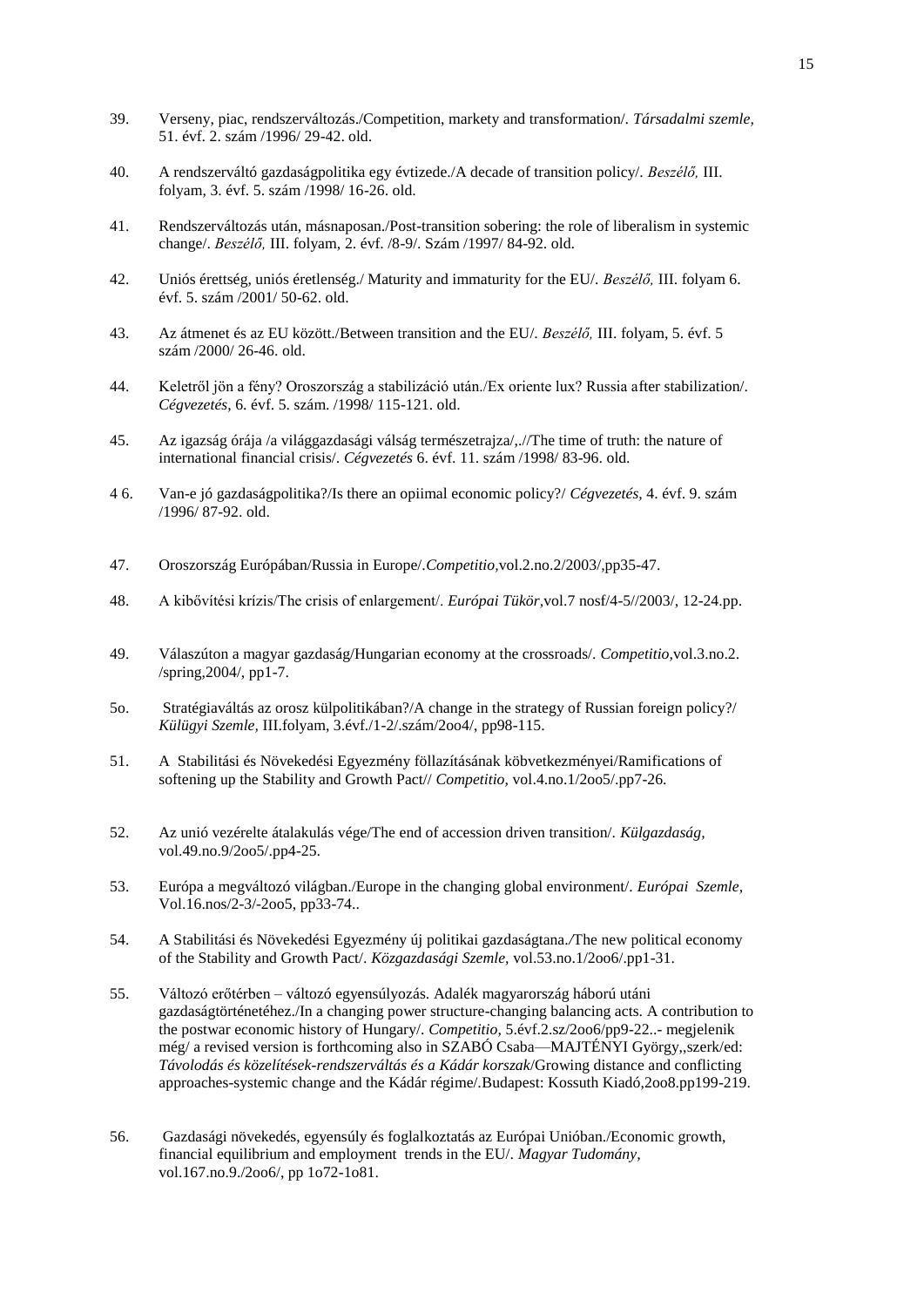- 57. Az élhetőbb Magyarország esélye/A chance for a more cosy Hungary/. *Competitio,* vol.6.no.1/2oo7/ revised version in/átdolgozva megj még: LUKÁCS László, szerk: *Az igazságosabb Magyarországért/*For a more just Hungary/. Budapest: Vigilia Kiadó, 2oo8, pp133-159.
- 58. A közgazdaságtan, mint az arányok művészete/Economics as an art of setting proportions/. *Magyar Szemle,* new volume, vol.15.nos/11-12/2006/,pp164-174.- reprinted in/megjelent még ROSONCZY Ildikó, szerk: *Az év esszéi,2oo7/*Essays of the year,2oo7/. Budapest: Magyar Napló, pp237-243.
- 59. Átmenet vagy spontán rendetlenség?/Transition or spontaneous disorder?/ *Közgazdasági Szemle,* vol.54.no.9, 757-773.pp..
- 60. Hullámvasúton. Az egyházak társadalmi szerepvállalásának változásai 1945 után/Ups and downs of social involvement of churches in Hungary/. *Magyar Szemle,* new vol.16/2oo7/, Part I,nos/9-1o/Oct/,pp91-11O, Part II, nos/11-12/Dec.,pp.57-69.
- 61. Versenyképesség – hitel és balhitek/Conceptions and misconceptions on competitiveness/.*Debreceni Szemle,*new vol.16.no.2/2008/.pp162-173.
- 62 Az európai egyesülés távlatai/Long term perspectives of European integration/ *Távlatok,*no78/Dec.2oo7/,pp 513-521.
- 63. Módszertan és relevancia a közgazdaságtanban/Methodology and relevance in economics/ inaugural lecture to the Hungarian Academy of Sciences.*Közgazdasági Szemle,* vol.55.no4./2008/,pp464-497.
- 64. Életképes modell-e a szociális piacgazdaság?/Is social market economy a viable option?/ *Távlatok,* no 80/online edition- July 2008 – reprinted also in: BERÁN,Ferenc, ed: *A közjóról/*On public good/. Budapest: Szent István Társulat, Dec.2008,pp65-82..
- 65. A közgazdaságtan és a rendszerváltozás/Economics and systemic change/. *História,*vol.30nos/4-5//2008/pp54-57.
- 66 Merre tovább, Európa?/Quo vadis, Europe?/. *Magyar Szemle,* new series, vol.17nos/5-6/- 2008.pp35-61.
- 67. Az újfajta makroökonómiai populizmus/A new brand of macroeconomic populism/. *Pénzügyi Szemle/Public Finance Quarterly,* vol 53.no.4/2008, pp592- 606..- available also in English in the bilingual quarterly of the State Audit Office at: [www.asz.hu/publicfinancequarterly.hu](http://www.asz.hu/publicfinancequarterly.hu)
- 68. . Újra itt a nagy válság?/Has the Grat Depression returned?/ *Gazdaság- és Társadalom,* new vol.1.no.1/2009,pp5-18 – reprinted also in: EKLER,Andrea – ROSONCZY,Ildikó, eds: *Az év esszéi,2009/*The best essays in 2009/. Budapest: Magyar Napló,pp175-188.
- 69. Az új Európa az új évezredben/New Europe in the new millennium/.*Távlatok,* vol.84/June,2009/.pp20-26.- reprinted also in: ROSONCZY,I.ed: *Az év esszéi,2010./*The best essays of 2010/: Budapest: Magyar Napló, pp175-183.
- 70.Keynesi reneszánsz?/A Keynesian revival?/ *Pénzügyi Szemle,* vol.55.no.1-2010,pp5-22.
- 71. Gazdaságelmélet és gazdaságpolitika- a válság után/Economic theory and policy- a post-crisis perspective/. *Köz-Gazdaság,* vol.5.no.2/2010/.pp39-59.
- 72. A közgazdaságtan útkeresése/Searching for new ways in economics/ *Jogtudományi Közlöny,*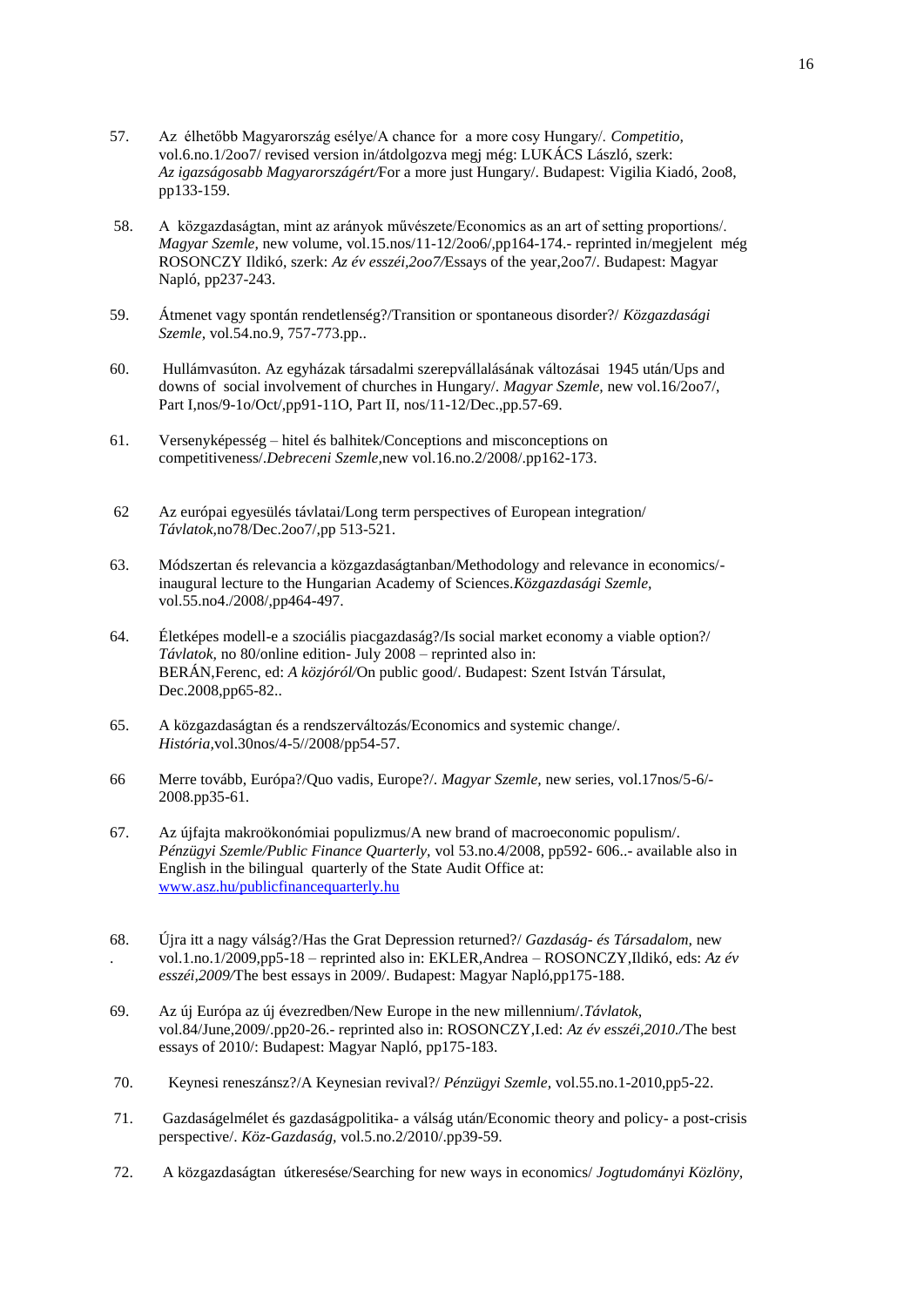vol.65.no.11.pp 531-540

.

- 73. A magyar növekedés föltételrendszere/Preconditions for growth in Hungary/. *Magyar Szemle,*new series, vol.20.nos/5-6/-2011, pp13-42.
- 74. A medve újjászületése/Revival of the bear/. *Cégvezetés,* vol.5.no.2/1997/, pp119-123.
- 75. A keleti piacok visszaszerzés és a modernizáció/Reconquest of the Eastern market and modernization/. *Külgazdaság,* vol.39.no.6.pp 18-26/1995/.
- 76. A magyar átalakulás és fejlődés néhány általánosítható elméleti tanulsága/Hungarian transition and development- lessons for economic theory/. *Közgazdasági Szemle,*vol.58.no.10/2011/. pp813-831.
- 77. Milyen euró kell nekünk? És mi végre?/What kind of euro is needefd for Hungary and why?/- a discussion article.*Közgazdasági Szemle,* vol.59.no.6.pp706-709.
- 78. Kérdőjelek a közgazdaságtanban és oktatásában/Dilemmas in economic research and education//. *Közgazdasági Szemle,* vol.60.no.1.pp47- 63..
- 79. Válságkezelés Európában – új gazdaságfilozófia felé?/Crisis management in Europe- towards a New economic philosophy?/ *Köz-Gazdaság,* vol.8.no.2/2013, pp1-15.
- 80. Európai Egyesült Államokat –de most rögtön?/United States for Europe – Right Now?/- *Köz-Gazdaság*/Corvinus, vol.8.no.1.pp19-28.
- 81. Kelet-Európa világgazdasági alkalmazkodásának feltételrendszere/Conditions for global economic adjustment in eastern Europe/. *Gazdaság,*vol.21.no.1/1987/,pp107- 139.
- 82. Átmenettan és közgazdaságtan/Transitology and economics/. *Közgazdasági Szemle,*vol 61. No1/January, 2014/, pp53-67., - preliminary version published by the Hungarian Academy of Sciences In the series 'Inaugural lectures', December, 2013,pp1-28.
- 83. Tudományos-e a tudománymetria?/How reliable is scientometrics in academic terms?/- Parts I and II. - Co-authors: Szentes, Tamás and Zalai, Ernő .*Magyar Tudomány,*vol.175,.no.4.pp442 – 466.
- 84. A félig tele pohár/Glass half full – The first decade of Hungary in the EU/. *Közgazdasági Szemle,*vol.61.no.4.pp439-451.
- 85. Föderális Európa vagy "nemzetek Európája"? A pénzügyi válságkezelésrendszerszintű következményeiről/Federal Europe or Europe of nations? Ont he systemic ramifications of financial crisis management/. *Magyar Szemle,* new series, vol.24.nos/5-6/-2015, pp 53 – 76.
- 86. Mégis, kinek az Akadémiája?/After all, whose Academy is it?/- co-authors: Szentes, T. and Zalai,E./ - *Magyar Tudomány,* vol.176, no.9., pp1113-1137.
- 87 . Közgazdasági unortodoxia – vagy heterodoxia?/Unorthodoxy and/or heterodoxy in economics? *Jogtudományi Közlöny,* vol.70.no.9/2015, pp-415 – 420.
- 88. 88.Áttörés a világ közgazdaságtanában – vagy mégsem?/A breakthrough in global economicsor still not?/, *Köz-Gazdaság/*Corvinus, vol.10.no.3/2015, pp.89 – 104.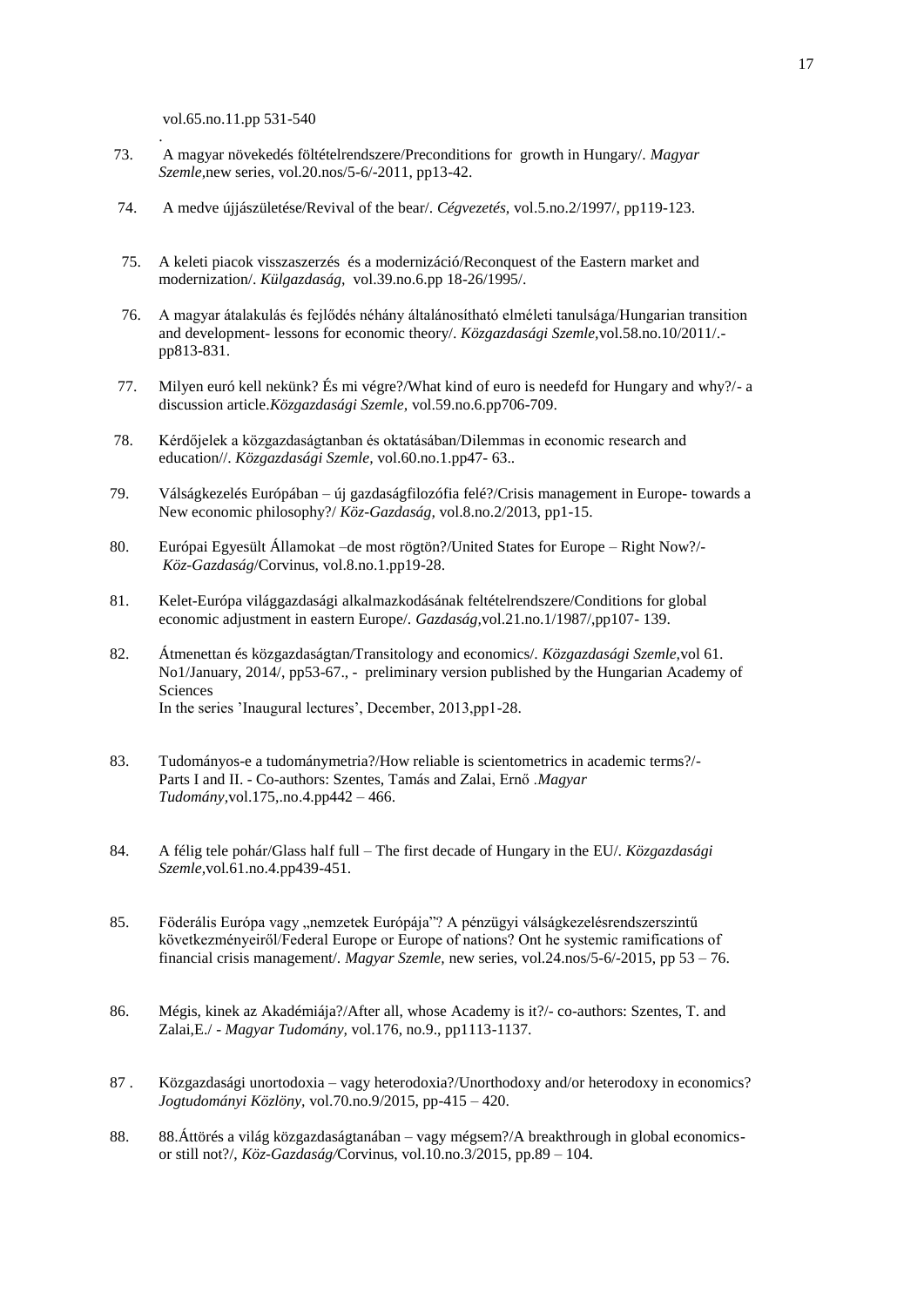- 89. A magyar paradoxon – töprengés hosszú távú dilemmákról/The Hungarian paradox – reflections on long term economic dilemmas/. *Educatio/*independent inter-disciplinary academic quarterly/, vol.26.no.4/2016/, pp496 – 508.
- 90. Közgazdaság és értékrend/Economics and ethics/.*Köz-Gazdaság/*Corvinus/, vol.11.no.4. /2016 winter/, PP35-48.

#### **VI. CHAPTERS IN ACADEMIC COLLECTIVE VOLUMES IN HUNGARIAN**

- 1. A rendszerváltozás gazdaságtana új lehetetlenségi tétel felé?/Economics of transition towards a new impossibility theorem/.IN: GLATZ Ferenc, ed.,: *Közgyűlési Előadások – 2000,* ?Proceedings of academic lectures delivered at the General Convention of the Hungarian Academy of Sciences in the year 2000/.Budapest: a book published by the Hungarian Academy of Sciences, vol.2001, IV,pp 1435-1455.
- 2. A magyar közgazdaságtan a világáramban./Hungarian economics and the mainstream/.IN: GLATZ Ferenc, ed /2001/: *Közgyűlési Előadások, 1999.*/Proceedings of academic papers presented at the General Convention of the Hungarian Academy of Sciences in the year 19999/. Budapest, a book published by the Hungarian Academy of Sciences, vol II., pp693-705.
- 3. Magyarország az új évezred elején/Hungary at the turn of the new millennium/. IN: OLASZ Sándor, ed: "*Honnan jövünk? Mik vagyunk? Hová Megyünk?*/Where is Hungarians coming from? Who are Hungarians? What is Hungary heading for?/ Szeged: Tiszatáj Könyvek, 2000,pp 367-375.
- 4. Töprengések Oroszország átalakulásáról./Reflections on the peculiarities of Russian transformations/. IN: LAKI, Mihály – PETE, Péter – VINCE, Péter, eds /1999/: *Mindannyiunkban van valami közös – Lányi Kamilla születésnapjára.*/All we share something in common – a Festschrift for Kamilla Lanyi/*.* Budapest: a book published jointly by the Economic Research centre of the Hungarian Academy of Sciences and Kopint Foundation for Economic Research, pp360-376./ISBN 9-799637-275707/
- 5. Posztszocialista rendszerek és előzményeik./Post-socialist economic systems and their antecendents/. IN: BARA Zoltán – SZABÓ Katalin, eds: *Gazdasági rendszerek, országok, intézmények*/.Economic systems, country experiences, institutions/. Budapest: Aula Kiadó, 2000, pp 243-268. és 327-392. /reprinted in 2001, 2002 , 2oo4,2oo5 and in 2007/.
- 6. Összehasonlító gazdaságtan és közgazdaságtan /. /Comparative and mainstream economics with P.Gedeon and Z.Bara/.in:: Bara,Z. – SZABÓ,K.eds:*Gzadasági rendszerek, országok, intézmények/*Economic systems, countries and institutions/. Budapest. Aula Publishing House, 2000, pp 1-52.
- 7. A szocialista rendszer összeomlása és az átalakuló gazdasági rendszerek./Collapse of socialist systems and transition economies/. IN: BARA, Z. – SZABÓ, K, eds: *Összehasonlító Gazdaságtan*./Comparative Economics/*.* Budapest: Aula Publishing House, 1996, pp 483-548. /reprinted in 1998 and in 1999/.
- 8. A rendszerváltozás a világgazdaságban./Postcommunist systemic change in the world economy/. In: BLAHÓ,A.ed:*Világgazdaságtan/*World Economics/.Budapest. Akadémiai Kiadó,2007. pp281-298.- second edition in 2008.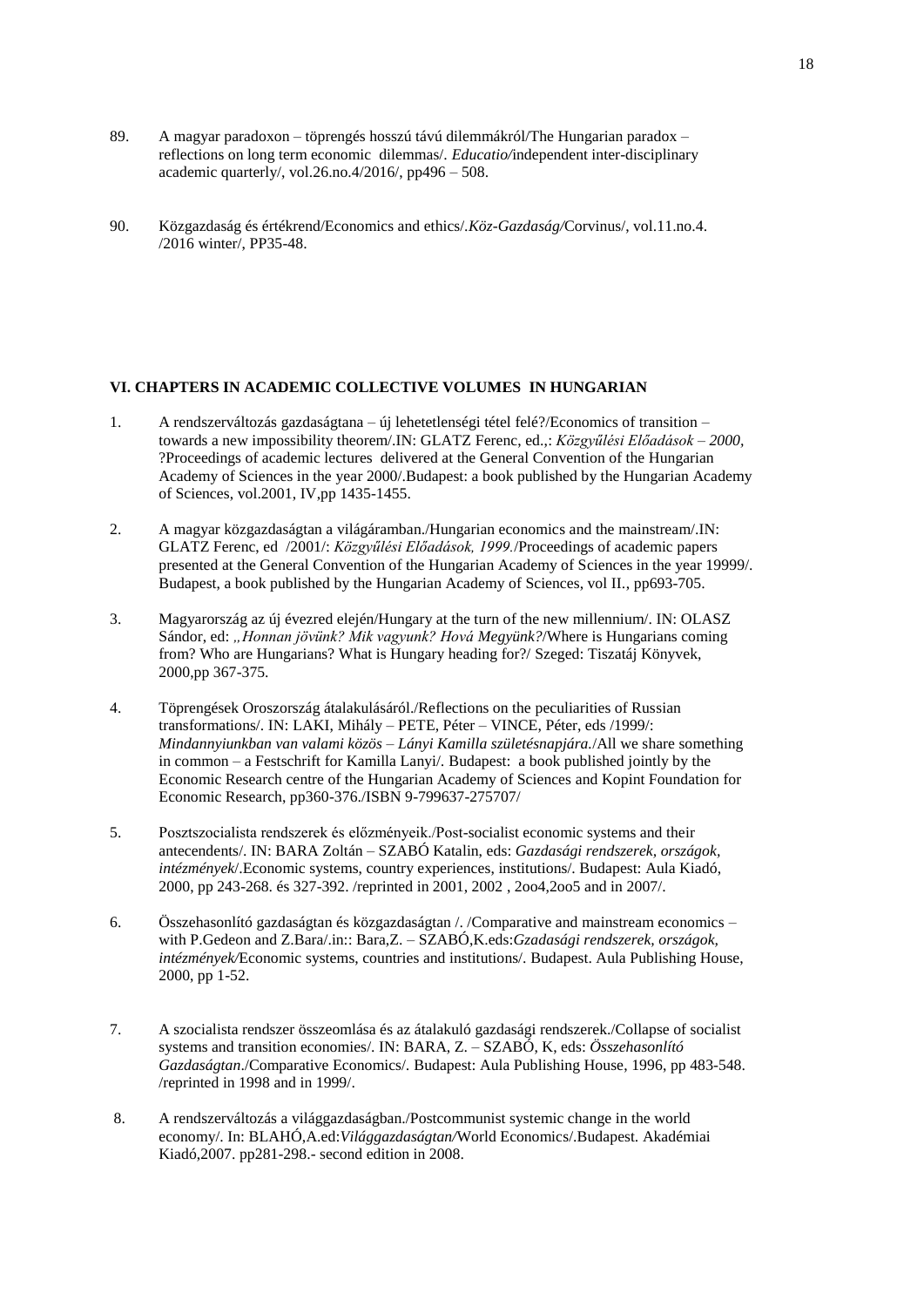- 9. Átmenet, de hová? Társadalmi divergencia Közép- és Kelet-Európában./Transition- whereto? Social divergences in central and eastern Europe/. In: MURAKÖZY,L.ed: *Fecseg a felszín, hallgat a mély/*A chatting surface-and a silence in the depth/. Budapest: Akadémiai Kiadó,2007. pp258-285.
- 1O. Egyház,társadalom, pénz/Church, society, money/. In:EKLER,A. and ROSONCZY,I.eds: *Az év esszéi,2008.*/The best essays of 2008/. Budapest: Magyar Napló, pp176-196..
- 11. Új utakon az Európai Unió/The EU entering new paths/. In: BLAHÓ,A.ed: *Nemzetgazdaságintegráció - világgazdaság/* National economy – integration—world economy/. Budapest: a book published by the Department of World Economy, Corvinus University of Budapest, March,2008, pp49-69.
- 12. A növekedés, az euró és a fenntarthatóság/Economic growth, the single currency and sustainability/. In: MURAKÖZY, L.ed: *A jelen a jövő múltja* "/Present is the future of past/. Budapest: Akadémiai Kiadó,2009- pp333-358.
- 13. A pénzügyek válsága és a válság közgazdaságtana/Crisis in finances and economics of crisis/. In: THOMPSON,T. And LAMBERT,G eds: *Gazdaság- hogyan* olvassuk*?hogy írjuk?hogy értsük meg?/*How to read, write and understand the economy/? Budapest: Akadémiai Kiadó, 2009,pp 49-57.
- 14. Paradigmaváltás az európai gazdaságpolitikában?/A change of paradigm in European economic policies?/ in: MURAKÖZY,L.ed: *Válsággal és válság nélkül- a gazdaságpolitika rétegei.*  /With and without crisis- layers of economic policy/. Budapest: Akadémiai Kiadó, 2010. pp207-240.
- 15. A valláskutatás társadalmi hasznáról/On the social uses of religious studies/. In: KORPICS,M - WILDMANN,J.eds: *Vallások és egyházak az egyesült Európában/*Religions and churches in the integrated Europe/. Budapest: Typotex, 2010, pp326- 333..
- 16. A válságkezelés válsága és a kiút kiúttalansága?/Crumbling crisis management and an ensuing dead end?// in: MURAKÖZY, L.ed: *Húsz év múltán/* Twenty years after/. Budapest: Akadémiai Kiadó, 2011., pp220-257.
- 17. A kínai paradoxon/The Chinese paradox/. In: PATSCH,F.ed: *Misszió- globalizációetika/*Mission- globalization- ethics/. Budapest: L'Harmattan Kiadó, 2011, pp141-154..
- 18. Szlovénia vagy Szlovákia nyomában?/Hungary on the path of Slovenia or Slovakia?/ in: TARDOS,K.ed: *Felzárkózás vagy lemaradás?/*Catching up or lagging behind?/. Budapest. Gondolat Kiadó, pp75-102.
- 19. A nemzetkép változásai-okok és következmények/Changes in the national image- causes and consequences/in: BÁLINT.Cs.ed*: A Kép- sokféle nézetben//* The image-from different angles/. Budapest: Archeio-Lingua Kiadó, 2014,pp 29-44.
- 20. Az épített örökség védelme és a gazdasági stratégia/Protection of architectural heritage and Economic strategy/. In: FRECH,M.ed: *Az épített örökség védelmében/*In defense of Architectural heritage/. Budapest: a book published by the Széchenyi Academy of Arts And Humanities, forthcoming in 2011,pp 79-94. – revised version also in: *Competitio,* vol.10.no.1-2011, pp18-29.
- 21. Megtömött zseb, kiürült szív?/A full pocket and an empty heart?. In. KOVÁCS,L.P.ed: *Válság és apokalipszis/*Crisis and apocalyps/. Budapest: Éghajlat Kiadó, 2011.,pp 77-104.
- 22. Haladás vagy lemaradás – avagy miért marad le Magyarország?/Progress or regress – on the Hungarian regression/. In: MURAKÖZY,L.ed: *Földobott kő? – Tények és tedneciák a 21.században/* Cycles- facts and tendencies in the 21st century/. Budapest: Akadémiai Kiadó,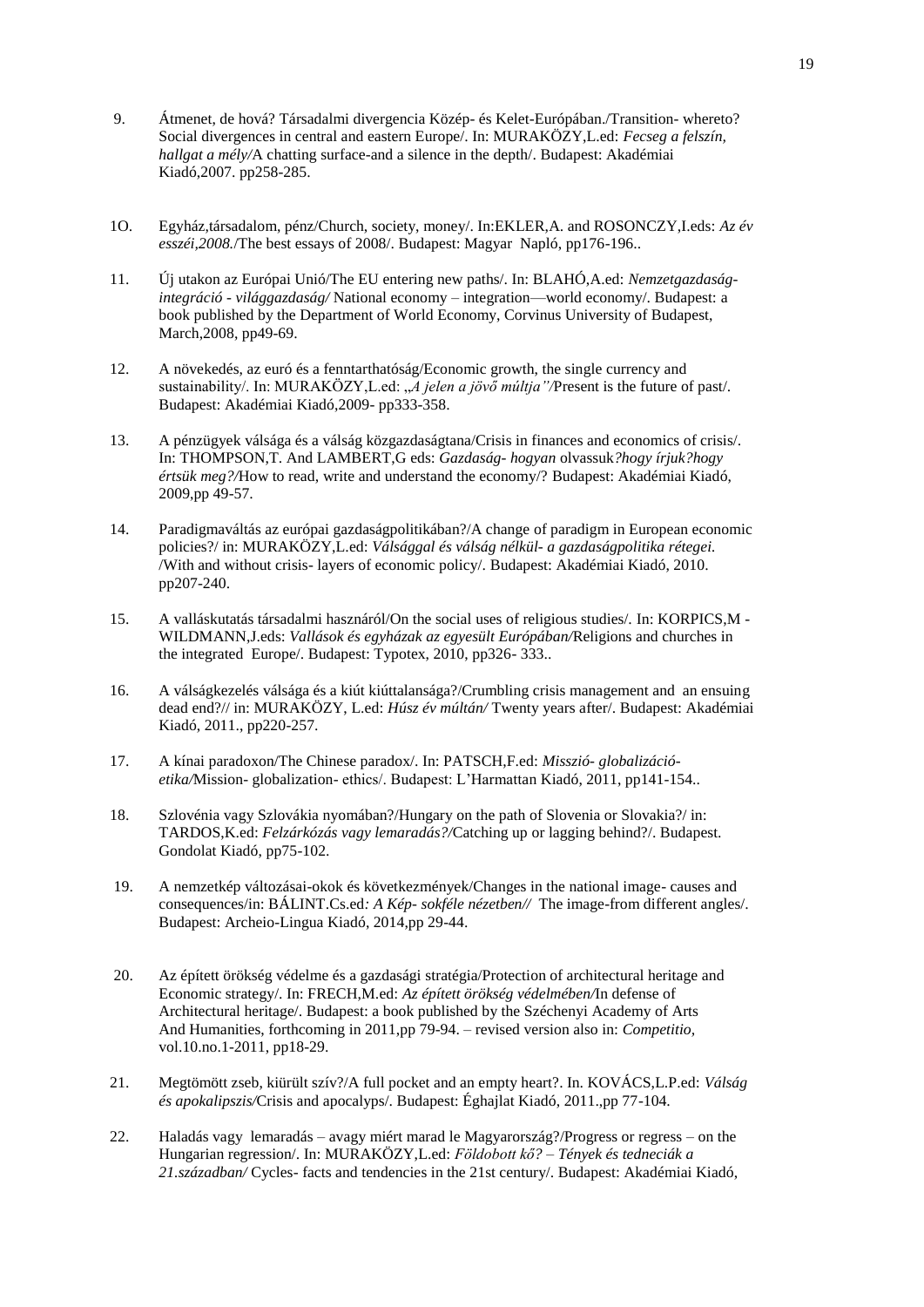2012, pp282-312.

- 23. A minőségi közgazdasági képzés esélye/Chaces for high quality economics education in Hungary/. In: Department of Mathematical Economics of the Corvinus University of Budapest, ed.: *Matematikai közgazdaságtan: elmélet, modellezés, oktatás./*Mathematical economics: theory, modelling, educatuion/. Budapest: Műszaki Kiadó, 2013, pp405-416.
- 24. Az euró-övezet válságának néhány elméletiu tanulsága/Theoretical lessons from the crisi of the Euro-zone/. In: MURAKÖZY,L.ed: *Minden Egész eltörött.Útteremtés és útfüggőség válságos Környezetben/*Collapsing Wholes: path creation and path dependence in a crisis-ridden environment/.Budapest: Akadémiai Kiadó, 2013,pp260-284.
- 25. A költségvetési és a bankunió dilemmái az EU-ban/Dilemmas of fiscal and banking union int he EU/. in:FEKETE, B. – HORVÉTHY,B. KREISZ,B eds: *A világ mi magunk vagyunk/*"We are the world"/*.* Budapest: HVG-Orac, 2014.,pp 96-109.
- 26. A cinizmus uralkodott el/Cynicism has become prevelant/. IN: KÓSA, A .ed.: *A Főnök beszéde* /The speech of the Boss/. Budapest: Noran Libro, 2016, pp101-122.

#### *Újraközlések/Reprints*

A 9/, a 21/, a 33/, a 34/ alatti cikkek megjelentek az INOTAI, András – FORGÁCS Imre – WÉBER Attila, szerk: *Az Európai Unió Évkönyve,* Budapest, Osiris Kiadó c. kézi- és tankönyvsorozat adott évi gyűjteményében

B/ A decade of transformation in Hungarian economic polcy: dynamics, constraints and prospects. Megjelent: TEMESI József – ZALAI Ernő, szerk: *Back to a Market Economy* Budapest: Akadémiai Kiadó, 1999, 109-123. old.

# *Könyvismertetésk -book reviews in:*

a következő lapokban: *Kyklos, Journal of Comparative Economics, Acta Oeconomica, Economic Systems, Europe-Asia Studies, Economics of Transition, BUKSZ, Figyelő, Valóság, Közgazdasági Szemle, Külgazdaság.Economic Papers/*Warsaw.